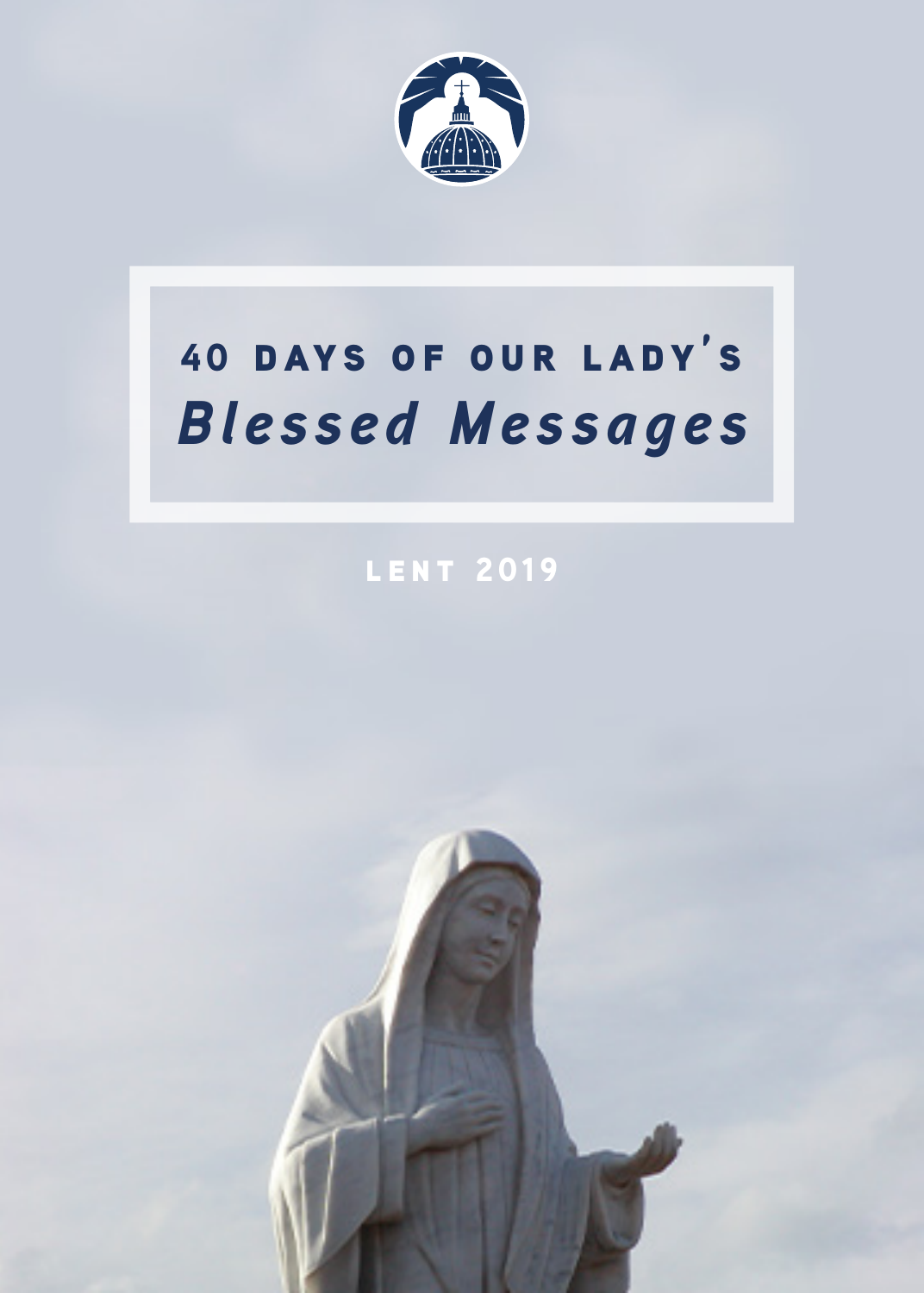*"Dear children! Pray and be aware that without God you are dust. Therefore, turn your thoughts and heart to God and to prayer. Trust in His love. In God's spirit, little children, you are all called to be witnesses. You are precious and I call you, little children, to holiness, to eternal life. Therefore, be aware that this life is passing. I love you and call you to a new life of conversion. Thank you for having responded to my call."*

*may 25, 2014*

As we begin our Lenten journey today, let us remember that "we are dust, and to dust we shall return," that this life is made whole only through the love of God. With every passing day this season, heed the words of Our Lady and start each day with an act of conversion, an act of drawing nearer to our Lord and His saving love.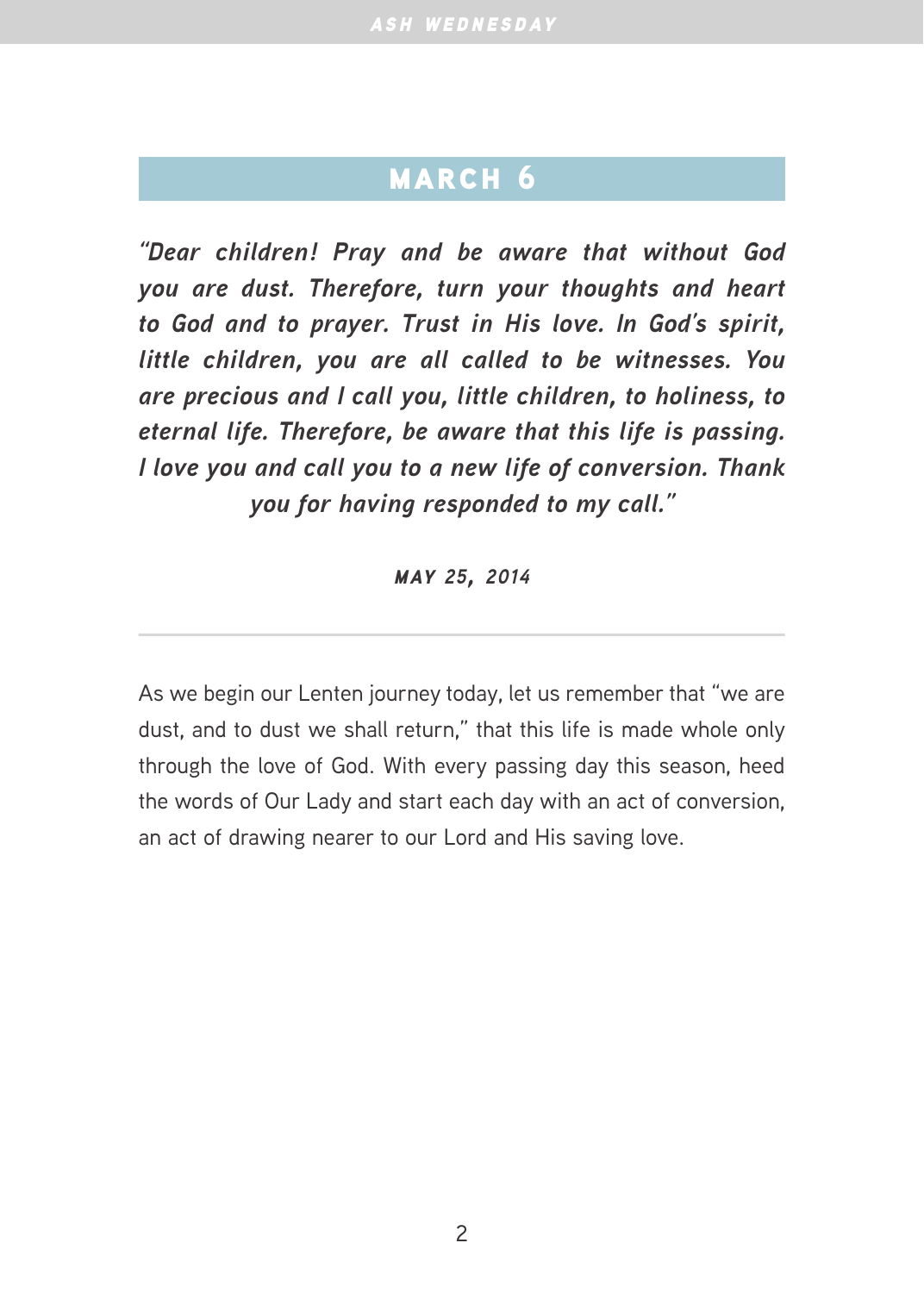### MARCH<sub>7</sub>

*"Dear children! The Most High has permitted me to call you anew to conversion. Little children, open your hearts to the grace to which you are all called. Be witnesses of peace and love in this peaceless world. Your life here on earth is passing. Pray that through prayer you may yearn for Heaven and the things of Heaven and your hearts will see everything differently. You are not alone; I am with you and intercede before my Son Jesus for you. Thank you for having responded to my call."*

#### *may 25, 2017*

"For whoever wishes to save his life will lose it, but whoever loses his life for my sake will save it (Luke 9:24)." As Jesus speaks to us in today's Gospel, Our Lady also shares His message. May we pray for the grace today to see things as the Lord desires us to see them, that we may place Him first above all else in order to embrace His undying love.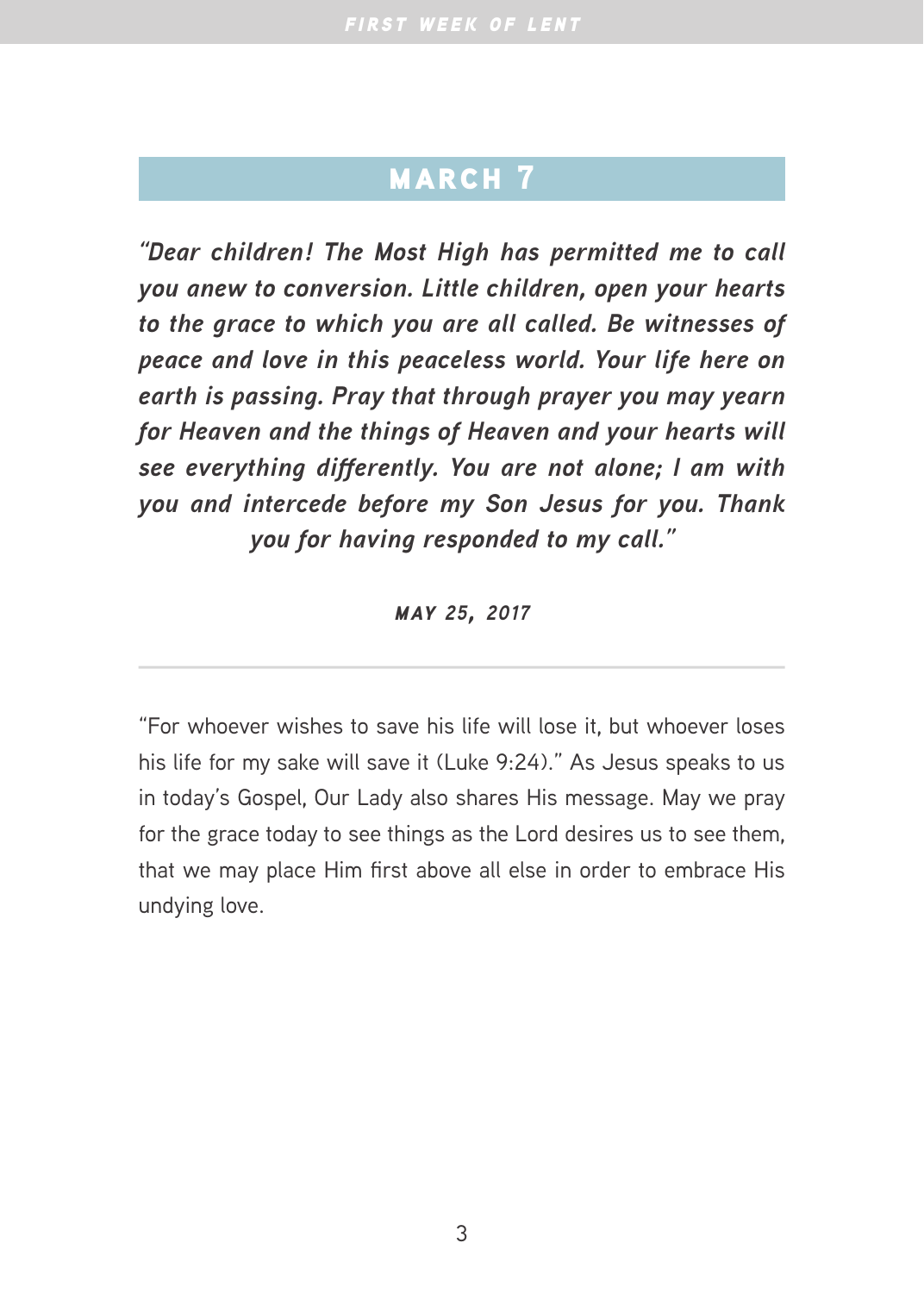*"Dear children! Today I am calling you to be people of prayer. Pray until prayer becomes a joy for you and a meeting with the Most High. He will transform your hearts and you will become people of love and peace. Do not forget, little children, that Satan is strong and wants to draw you away from prayer. You, do not forget that prayer is the secret key of meeting with God. That is why I am with you to lead you. Do not give up on prayer. Thank you for having responded to my call."*

*august 25, 2017*

As Satan wishes to keep us away from the promises of our Lord, so the Lord wishes to gift us with ultimate happiness. When the difficulties of our own Lenten journeys start to set in, let us remember to draw nearer to God in prayer every day– for strength, guidance, and a taste of His love and joy.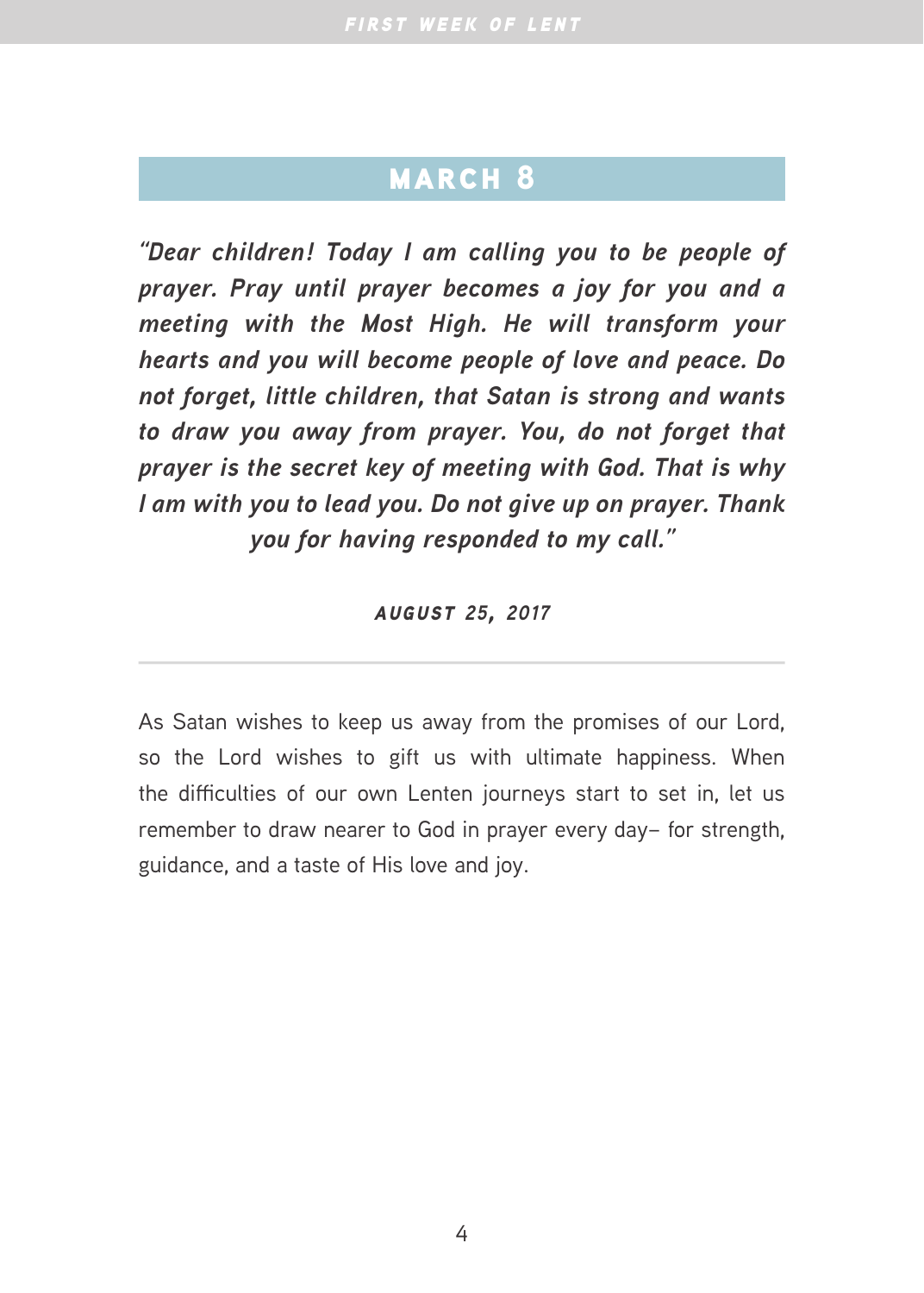*"Dear children! Be prayer and a reflection of God's love for all those who are far from God and God's commandments. Little children, be faithful and determined in conversion and work on yourselves so that, for you, holiness of life may be truth; and encourage each other in the good through prayer, so that your life on earth may be more pleasant. Thank you for having responded to my call."*

*july 25, 2017*

"Those who are not healthy do not a need a physician, but the sick do (Luke 5:31)." We are all affected by the sickness of sin, but through the Lord's undying love for us He sent us a beautiful remedy in the form of His Son. May we draw nearer to Him day after day, that His love may fully enter and continually flood our hearts.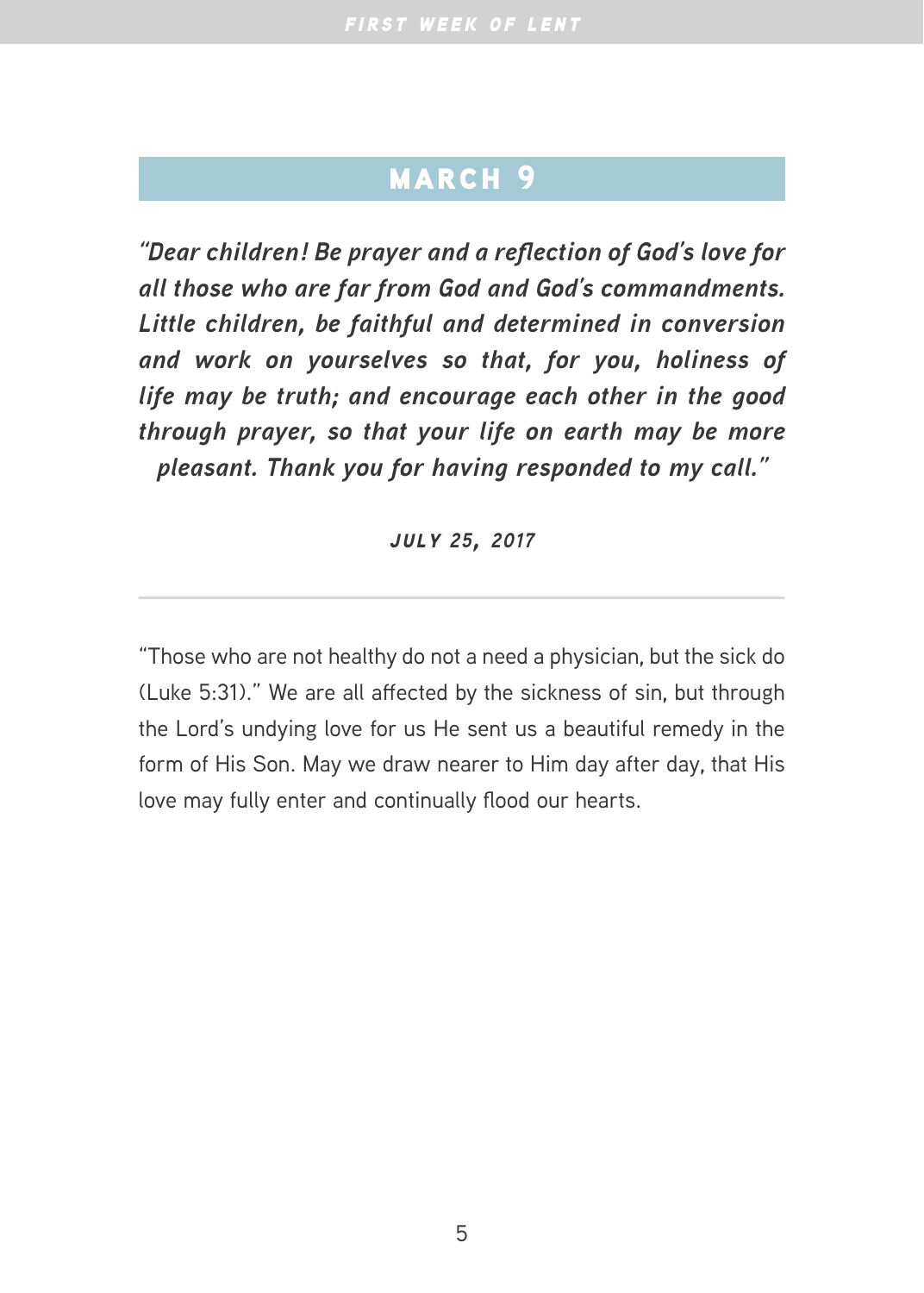*"Dear children! I am calling you to be prayer in this time of grace. You all have problems, afflictions, sufferings and lack of peace. May saints be models to you and an encouragement for holiness; God will be near you and you will be renewed in seeking through your personal conversion. Faith will be hope to you and joy will begin to reign in your hearts. Thank you for having responded to my call."*

#### *october 2017*

In Sunday's Gospel, Satan comes to Jesus in the desert, taunting His divinity and tempting Him to break His fast. In the same way, Satan also tries to tempt us, to persuade us to settle for comfort in the midst of discomfort, to rip us from the loving embrace of our Savior. Today, let's pray for the grace to overcome these temptations. Let us look to the Saints, and Jesus himself, and live as they lived in the face of temptation.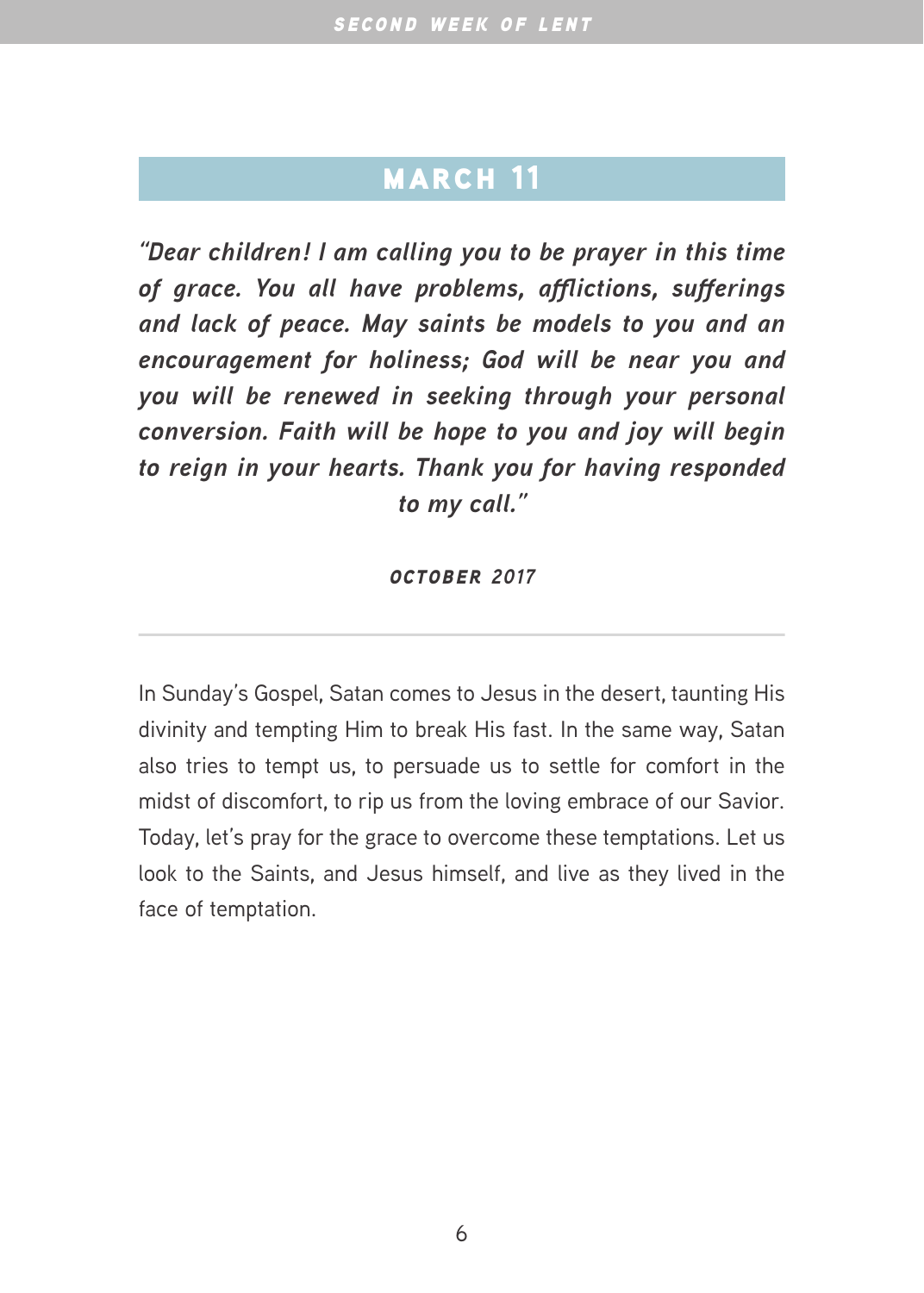*"Dear children! May this time be for you a time of prayer, so that the Holy Spirit, through prayer, may descend upon you and give you conversion. Open your hearts and read the Sacred Scripture, that through the testimonies you also may be closer to God. Above everything, little children, seek God and the things of God and leave earthly ones to the earth, because Satan is attracting you to the dust and sin. You are called to holiness and created for Heaven; therefore, seek Heaven and the things of Heaven. Thank you for having responded to my call."*

*january 25, 2017*

In the words of Archbishop Fulton Sheen:

"Never forget that there are only two philosophies to rule your life: the one of the cross, which starts with the fast and ends with the feast. The other of Satan, which starts with the feast and ends with the headache."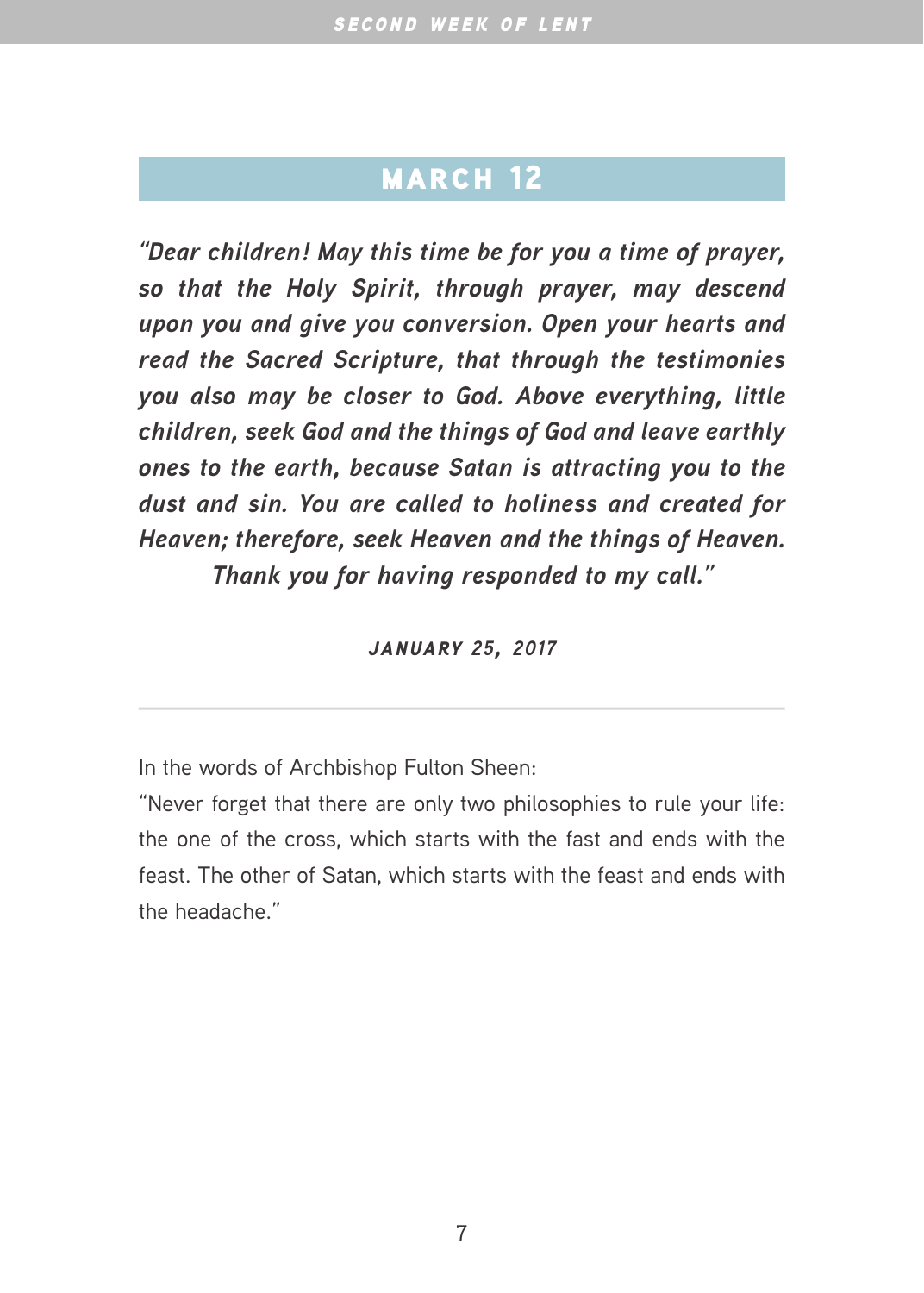*"Dear children! God called me to lead you to Him because He is your strength. That is why I am calling you to pray to Him and to trust in Him, because He is your refuge from every evil that lurks and carries souls far from the grace and joy to which you are all called. Little children, live Heaven here on earth so that it will be good for you; and may the commandments of God be a light on your way. I am with you and I love you all with my motherly love. Thank you for having responded to my call."*

*july 25, 2018*

"In praying, do not babble like the pagans, who think that they will be heard because of their many words. Do not be like them. Your Father knows what you need before you ask him (Matthew 6:7-8)." Our Lord is good, our Lord abundantly gives. When we feel downtrodden, uninspired, anxious, or troubled, He calls us to trust in Him. He calls us to lay our worries at His feet, and to spend time with Him, who provides us all our needs and shelters us from every storm. When the weight of Lent and the dreariness of winter lay heavy on our hearts, seek the Lord, for he knows exactly what we need.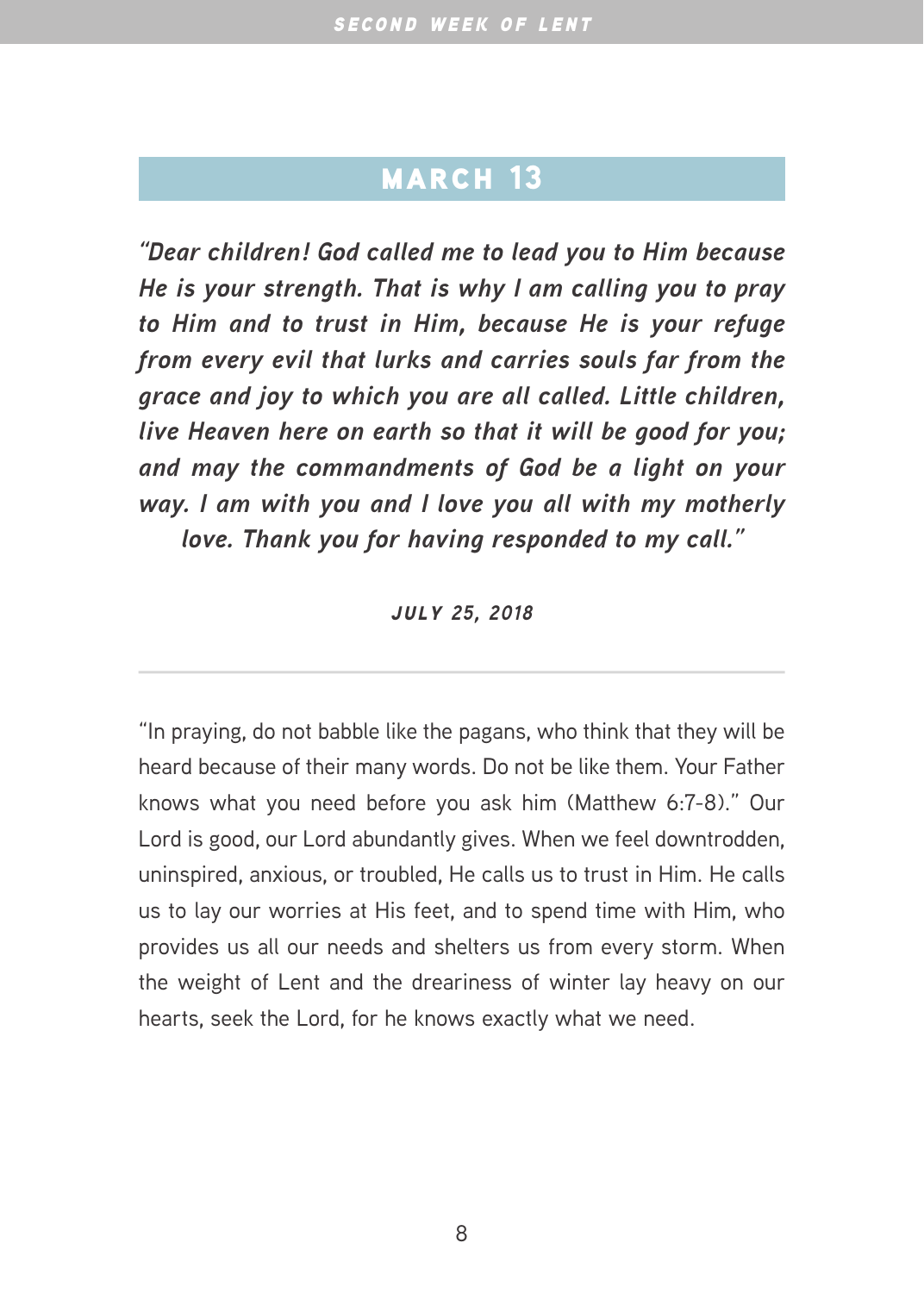*"Dear children! You have a great grace of being called to a new life through the messages which I am giving you. This, little children, is a time of grace, a time and a call to conversion for you and the future generations. Therefore, I am calling you, little children, pray more and open your heart to my Son Jesus. I am with you and love you all and bless you with my motherly blessing. Thank you for having responded to my call."*

*october 25, 2018*

As we reach the one-week mark in our Lenten journey, let us reflect: What must I let out of my grasp to fully turn towards the Lord?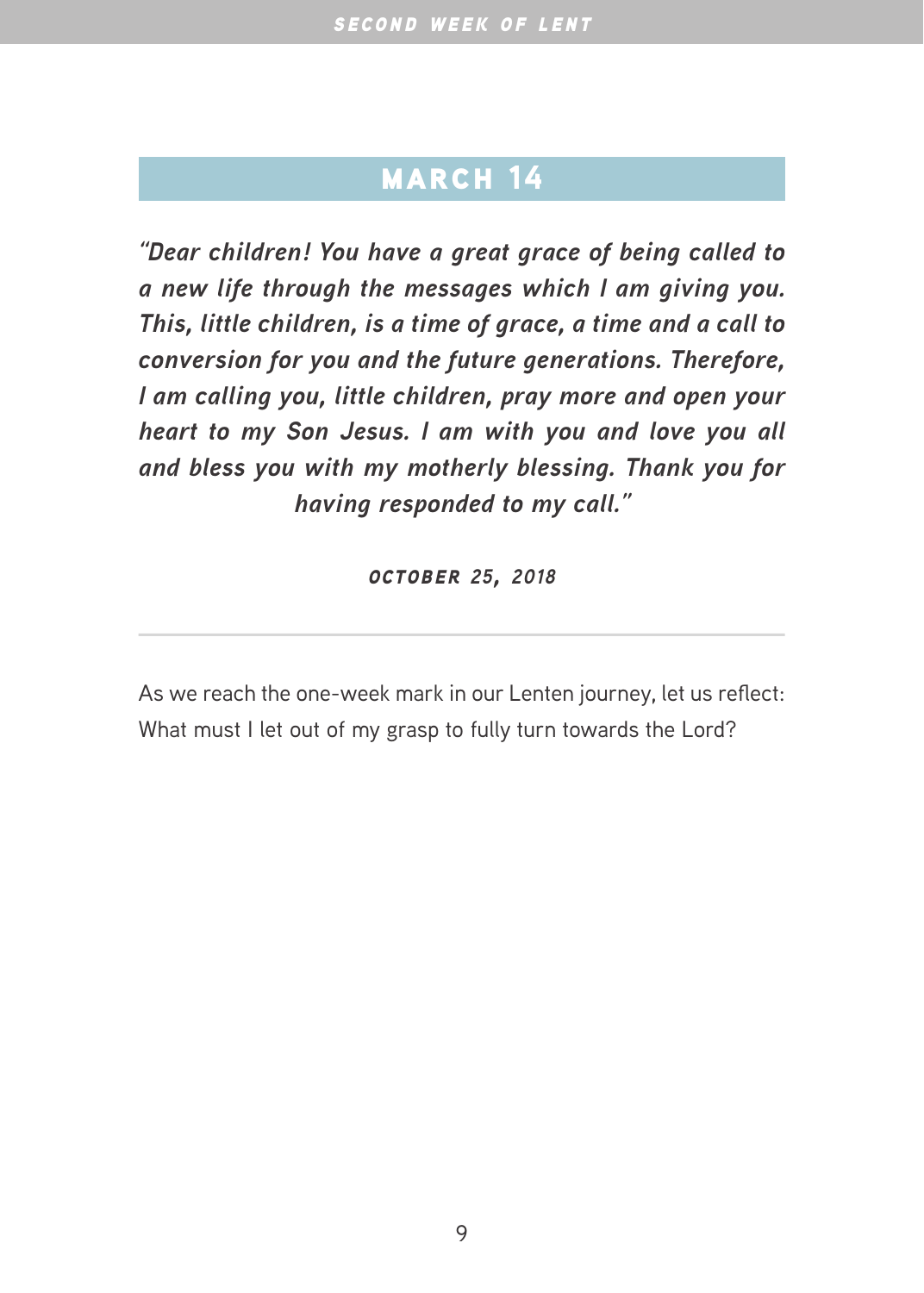*"Dear children! This is a time of grace and prayer, a time of waiting and giving. God is giving Himself to you that we may love Him above everything. Therefore, little children, open your hearts and families, so that this waiting may become prayer and love and, especially, giving. I am with you, little children, and encourage you not to give up from what is good, because the fruits are seen and heard of afar. That is why the enemy is angry and uses everything to lead you away from prayer. Thank you for having responded to my call."*

*november 25, 2018*

"Ask, and it will be given to you…(Matthew 7:7)." As we wait for the Resurrection and give of ourselves this season, the Lord desires to give to us as well. He desires to give us Himself, to fill us with ultimate love, to draw us to the happiness He has waiting for us, if only we say 'yes.' Is our Lent empty, void of prayer, one of habit? Or is our Lent one of a growing relationship and embracing love?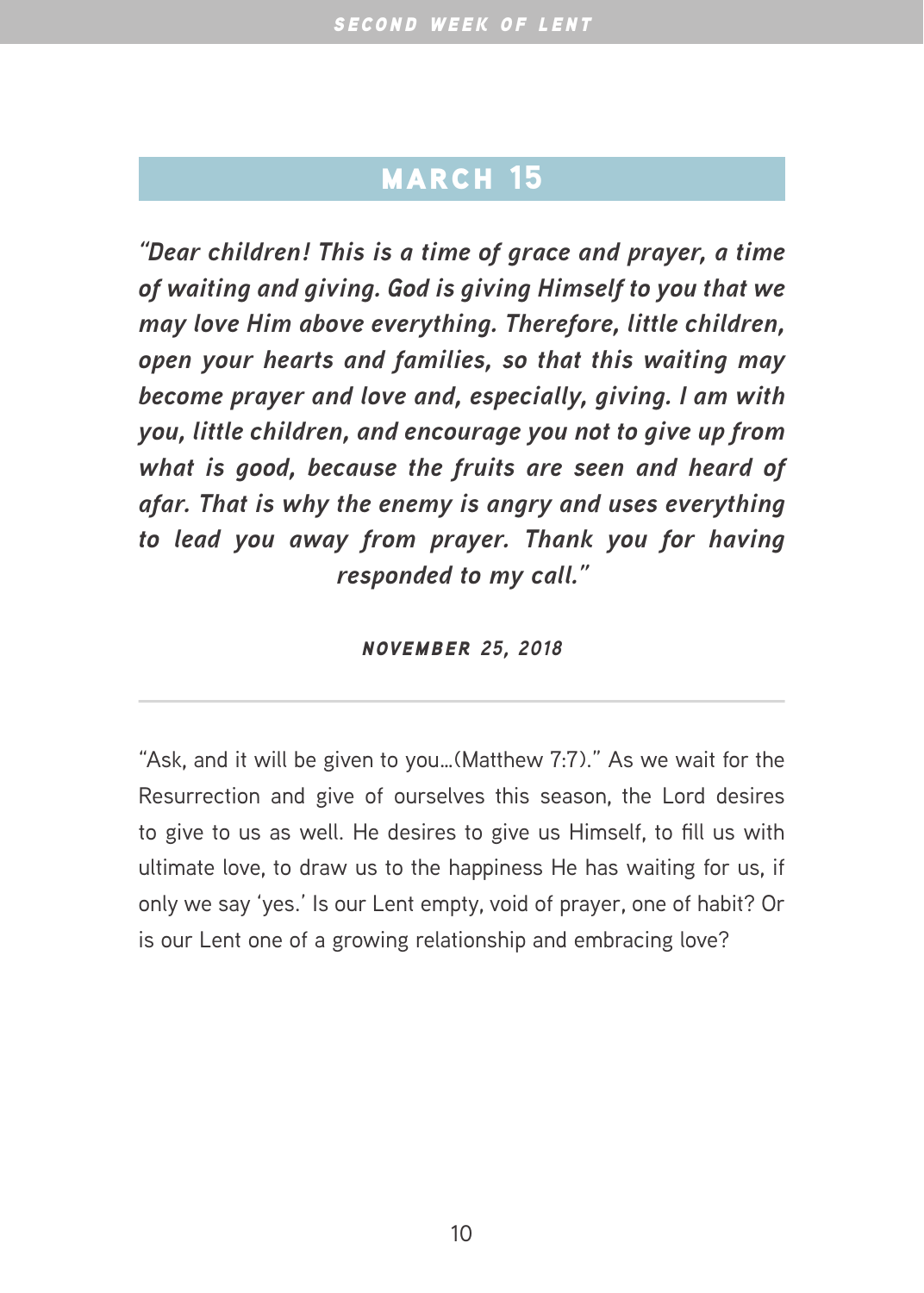*"Dear children! In this time of grace I am calling all of you to open yourselves and to live the commandments which God has given you, that they may lead you through the Sacraments on the way of conversion. The world and worldly temptations are testing you, but you, little children, look at God's creatures which He has given to you in beauty and humility and, little children, love God above everything and He will lead you on the way of salvation. Thank you for having responded to my call."*

*february 25, 2018*

Even if we can't feel it at this moment, these days of prayer, fasting, and almsgiving are filling us with special graces that open us up to the love and will of the Father. During this time, frequent the Sacraments to further mold your heart, to break the stone and fill it with only the Father's love.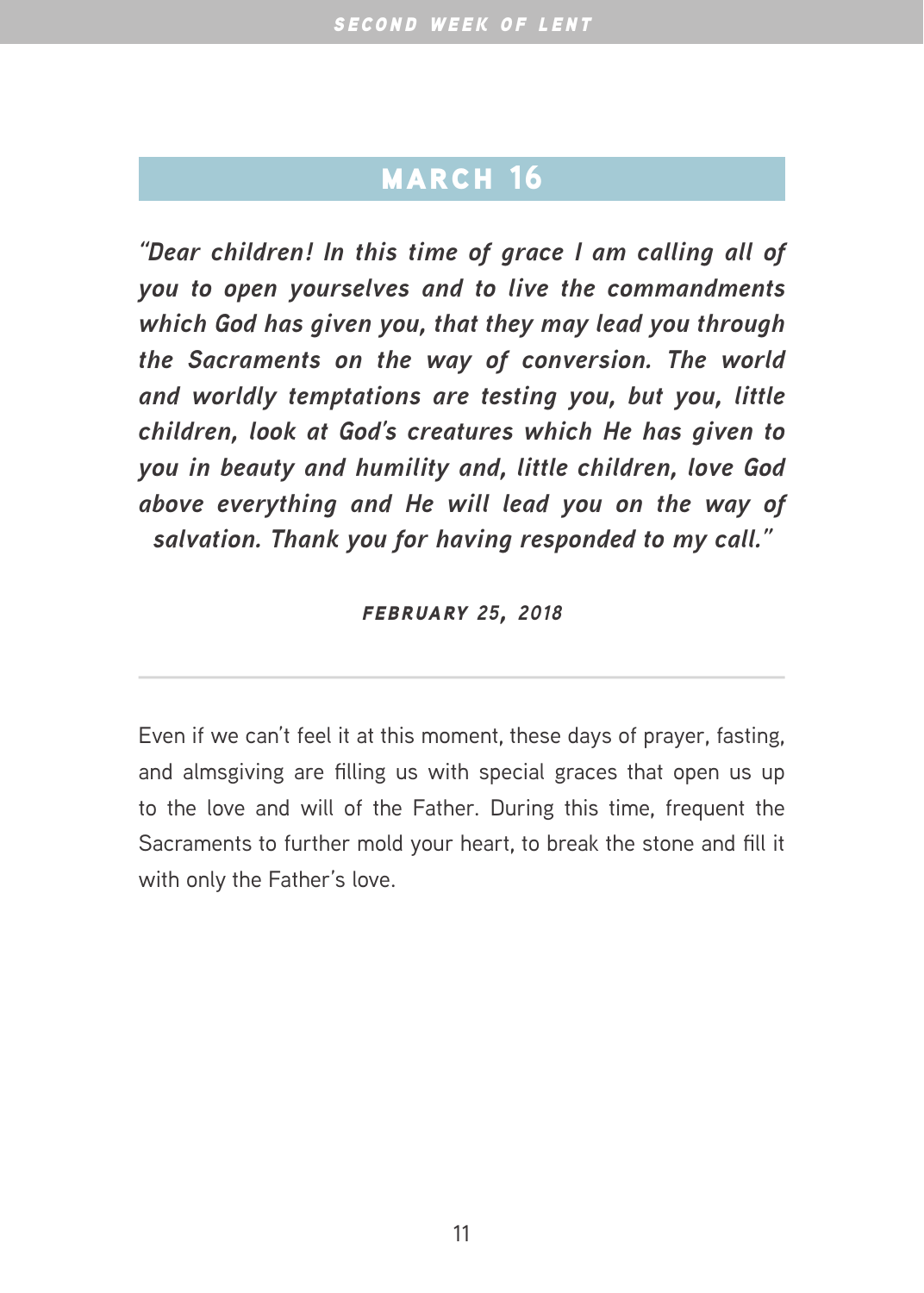*"Dear children! Also today the Most High permits me to be with you and to lead you on the way of conversion. Many hearts have shut themselves to grace and have become deaf to my call. You, little children, pray and fight against temptation and all the evil plans which the devil offers you through modernism. Be strong in prayer and with the cross in your hands pray that evil may not use you and may not conquer in you. I am with you and pray for you. Thank you for having responded to my call."*

*march 25, 2015*

For most, it's not hard to look at the world around us and see the evil that has infiltrated those things that were meant to be good. Satan attacks things of the light, he spreads lies about the dark, and makes empty promises about the things that lead to sorrow and pain. Where man clings to good, Satan tries to cling to man- to break him away from his source and strength. This season, grip tighter to the Lord. Rid your day of darkness and train yourself to recognize the light by spending more time with the Lord in prayer. To spread goodness in this world, you must first possess it.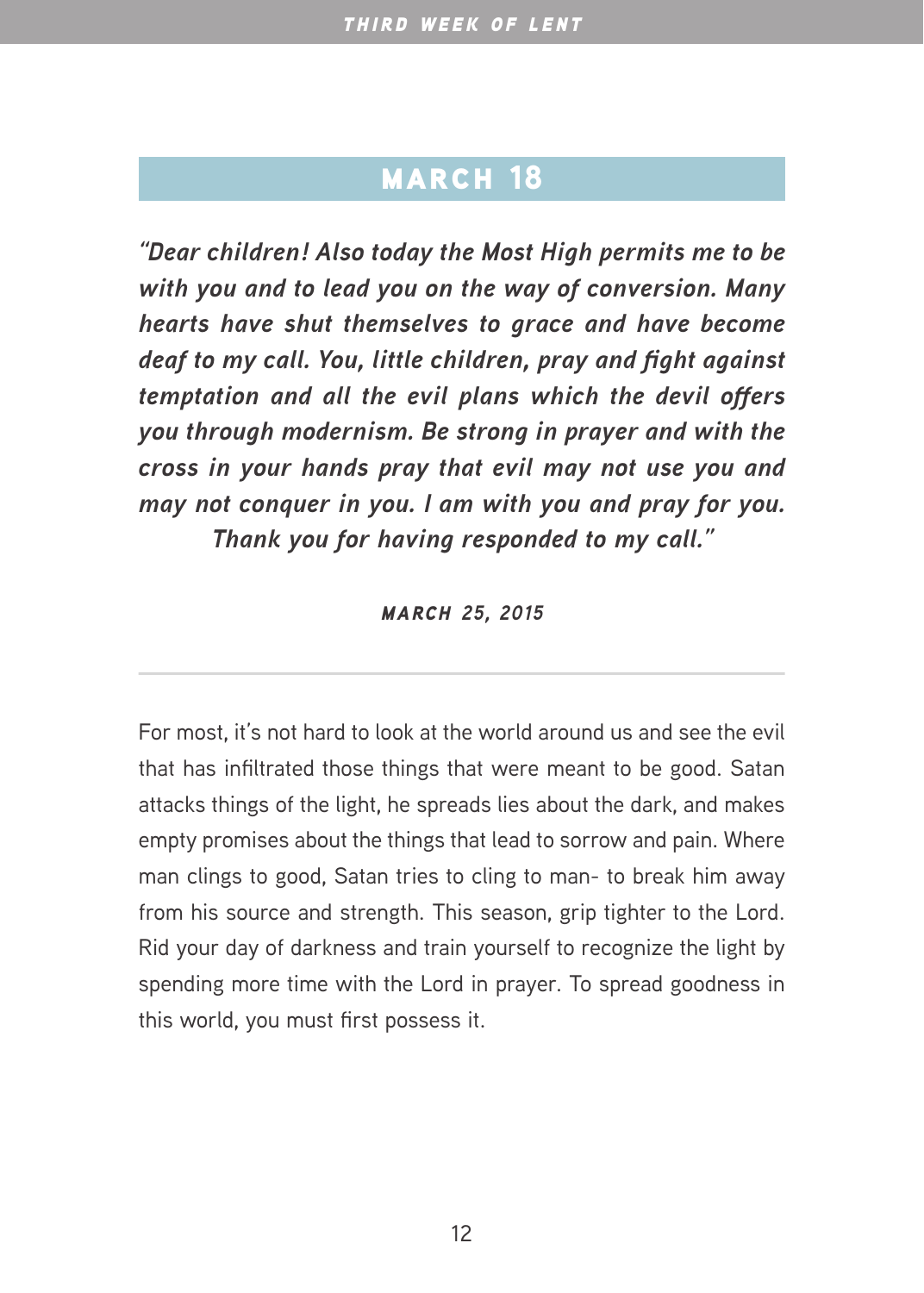### MARCH<sub>19</sub>

*"Dear children! Also today I am with you and with joy I call all of you: pray and believe in the power of prayer. Open your hearts, little children, so that God may fill you with His love and you will be a joy to others. Your witness will be powerful and everything you do will be interwoven with God's tenderness. I am with you and I pray for you and your conversion until you put God in the first place. Thank you for having responded to my call."*

*may 25, 2015*

On this Feast of St. Joseph, let us follow this great Saint's example. His obedience to the Lord resulted in welcoming Mary, his beloved spouse, into his home and caring for our Lord as his own. Just as Joseph joyfully and lovingly welcomed Jesus into his heart, how can we continue to allow Jesus into our hearts, our homes, our days?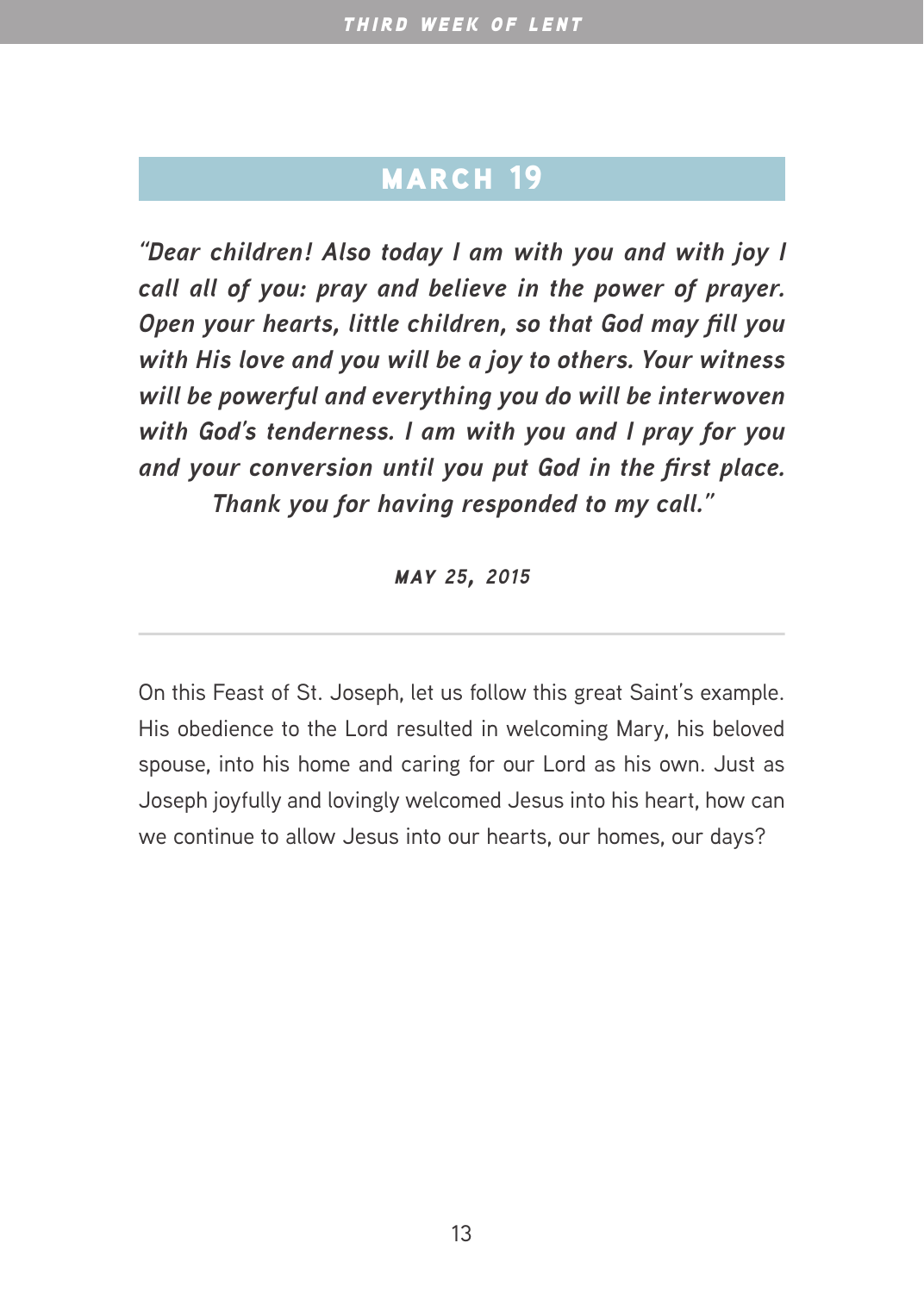*"Dear children! In this time of grace I call all of you: pray more and speak less. In prayer seek the will of God and live it according to the commandments to which God calls you. I am with you and am praying with you. Thank you for having responded to my call."*

*february 25, 2015*

We're two weeks into Lent, and I'm sure the difficulties of fasting and praying are setting in. When being overwhelmed, stressed, and tired by the busyness of the world around us leads us to an attitude of giving up, remember that the first remedy to all of these things is time with the Lord in prayer. Cling fast to the Lord, sit in His silence, rest in His strength and continue the journey that lies ahead of you.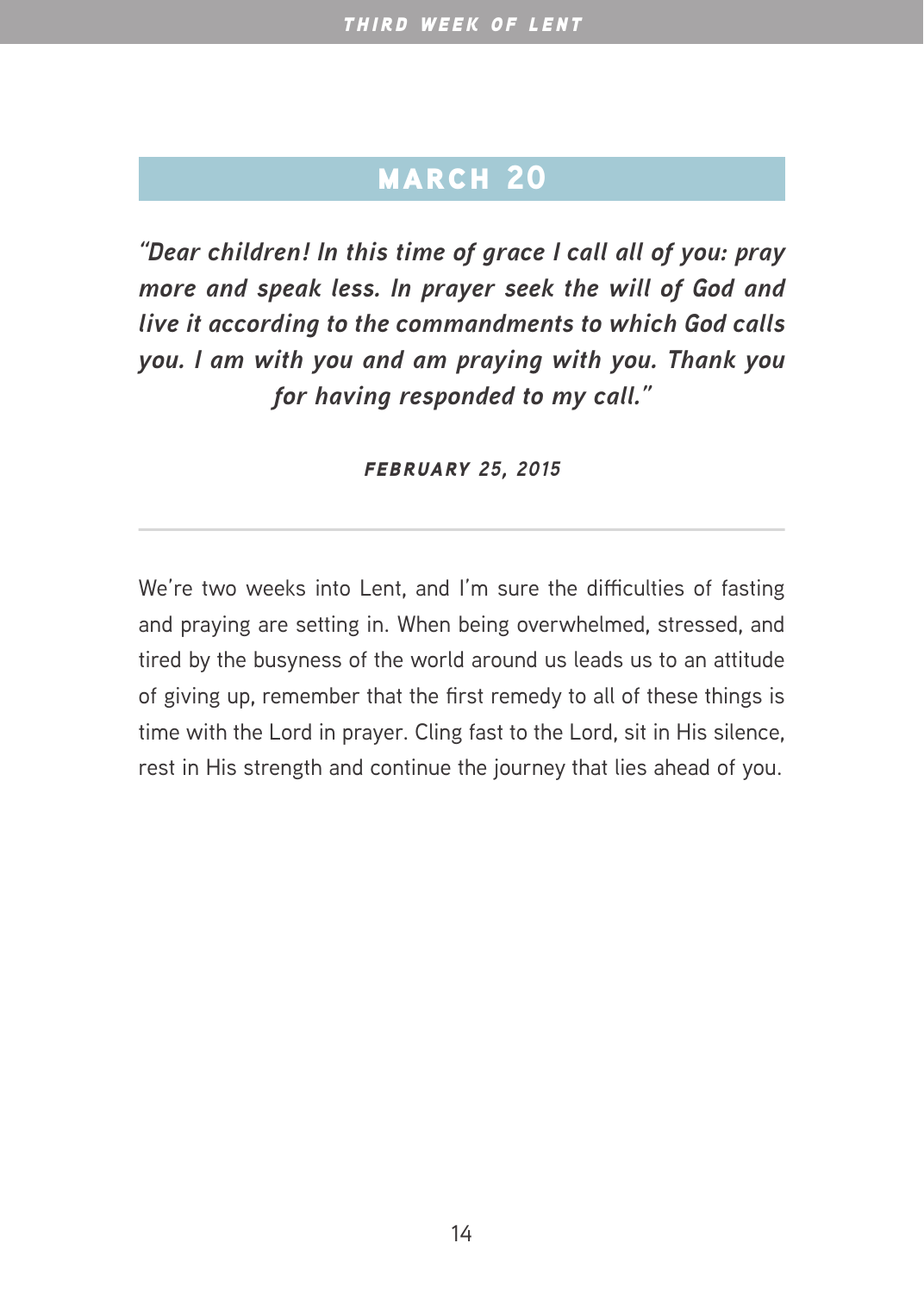*"Dear children! Also today I am calling you to prayer. May prayer be for you the wings for an encounter with God. The world is in a moment of trial, because it forgot and abandoned God. Therefore you, little children, be those who seek and love God above all. I am with you and I am leading you to my Son, but you must say your 'yes' in the freedom of children of God. I intercede for you and I love you, little children, with an endless love. Thank you for having responded to my call."*

*august 25, 2015*

In the words of Mother Teresa: "As Lent is the time for greater love, listen to Jesus' thirst...'Repent and believe' Jesus tells us. What are we to repent? Our indifference, our hardness of heart. What are we to believe? Jesus thirsts even now, in your heart and in the poor — He knows your weakness. He wants only your love, wants only the chance to love you."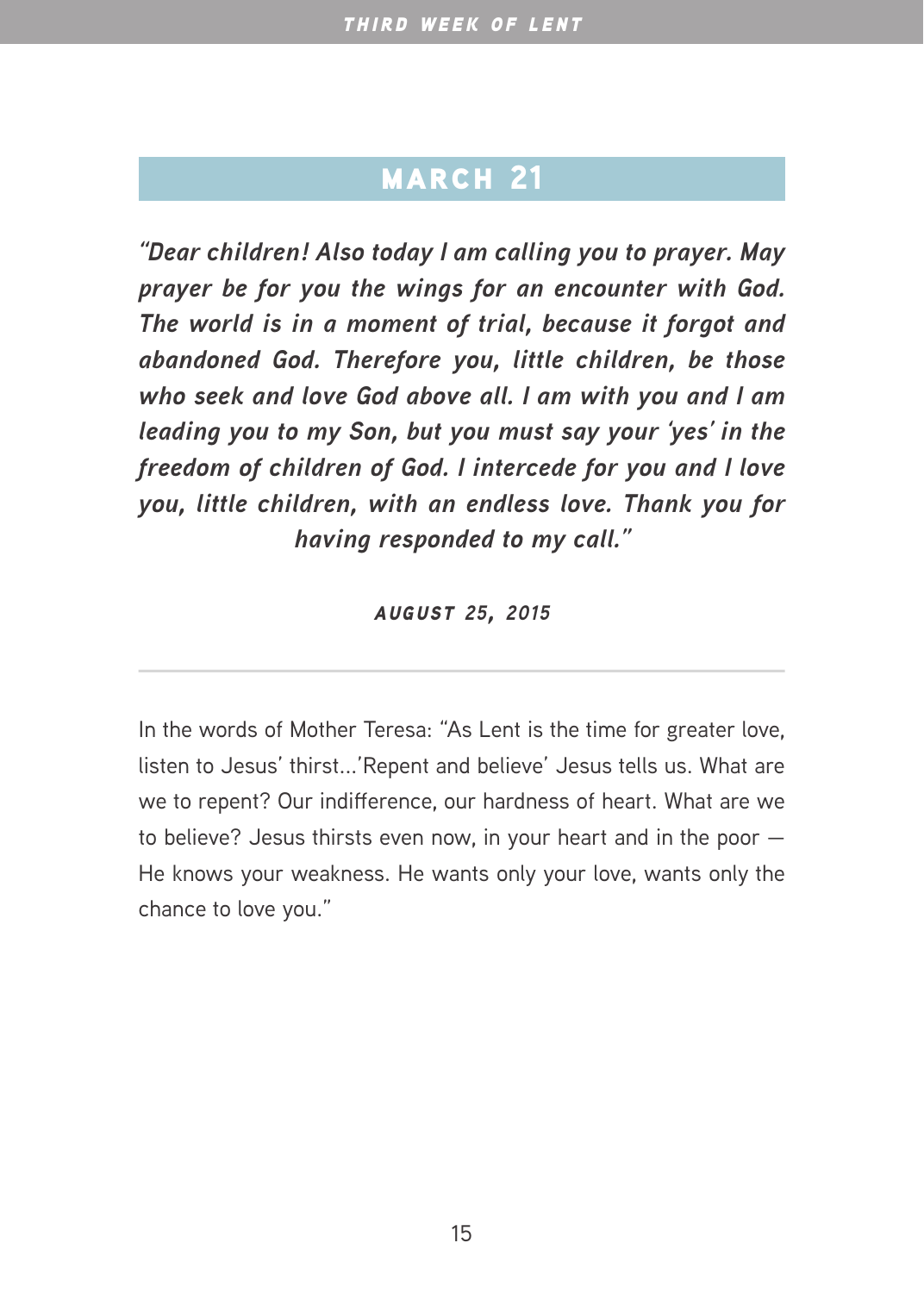*"Dear children! With joy I am with you also today and I call all of you, little children, pray, pray, pray so as to comprehend the love which I have for you. My love is stronger than evil, little children, therefore draw closer to God so as to feel my joy in God. Without God, little children, you do not have a future, you do not have hope or salvation; therefore leave evil and choose good. I am with you and, with you, I intercede before God for all of your needs. Thank you for having responded to my call."*

#### *july 25, 2015*

In the words of Peter Kreeft:

"There is one and only one possible road to joy: selfless love."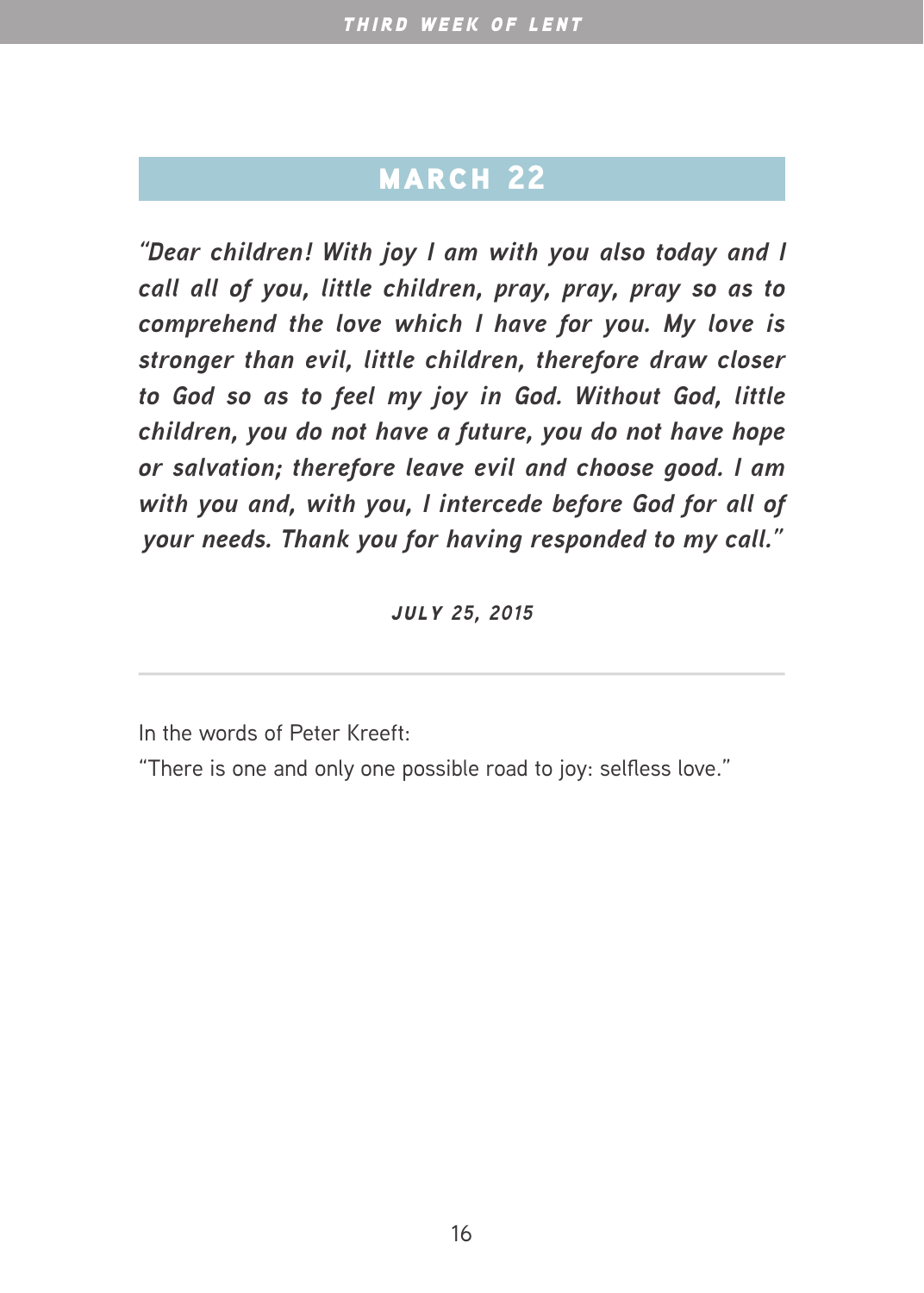*"Dear children! Also today the Most High gives me the grace to be able to love you and to call you to conversion. Little children, may God be your tomorrow and not war and lack of peace; not sorrow but joy and peace must begin to reign in the heart of every person - but without God you will never find peace. Therefore, little children, return to God and to prayer so that your heart may sing with joy. I am with you and I love you with immeasurable love. Thank you for having responded to my call."*

#### *june 25, 2015*

"Blessed are they who hope in the Lord (Psalms 40:5)." When we remove the excessive things in our life that keep us from focusing solely on the Lord, its easy to fall into the spirit of discouragement. It's easy to look around at the things around us and see the bad that overtakes the world around us. But it's also easy to see with opened eyes the greatness t the Lord injects into the daily monotony, we just have to choose to see it amongst all else. Choose joy, choose peace, choose prayer.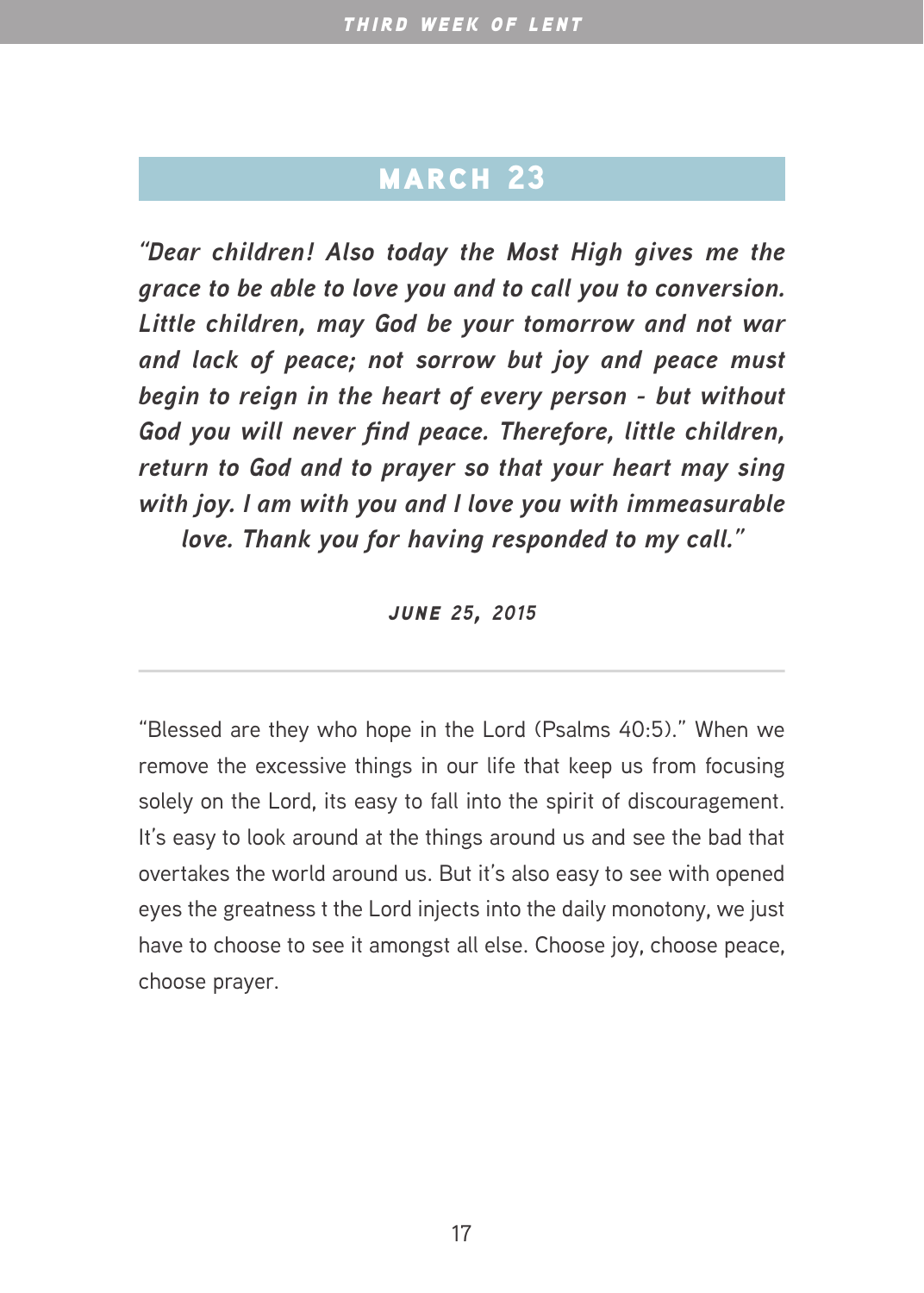*"Dear children! I am with you also today to lead you to salvation. Your soul is restless because your spirit is weak and tired from all worldly things. You, little children, pray to the Holy Spirit that He may transform you and fill you with His strength of faith and hope, so that you may be firm in this battle against evil. I am with you and intercede for you before my Son Jesus. Thank you for having responded to my call."*

*april 25, 2014*

I always find during the Lenten season, when I greatly reduce my screen and social media time, that I feel infinitely fuller, despite my "missing out" in the digital world. I feel less anxious, more confident, and highly accomplished now that I have the time set aside to get crucial tasks done. When I cut out a stream in which so much worldliness flows, the Holy Spirit can more easily occupy my heart and captivate my attention. As we celebrate the feast of the Annunciation, let us remember the way in which Mary allowed herself to be filled with the Holy Spirit, conceiving Jesus, and maintained all hope and faith in the Lord and His plan to defeat evil.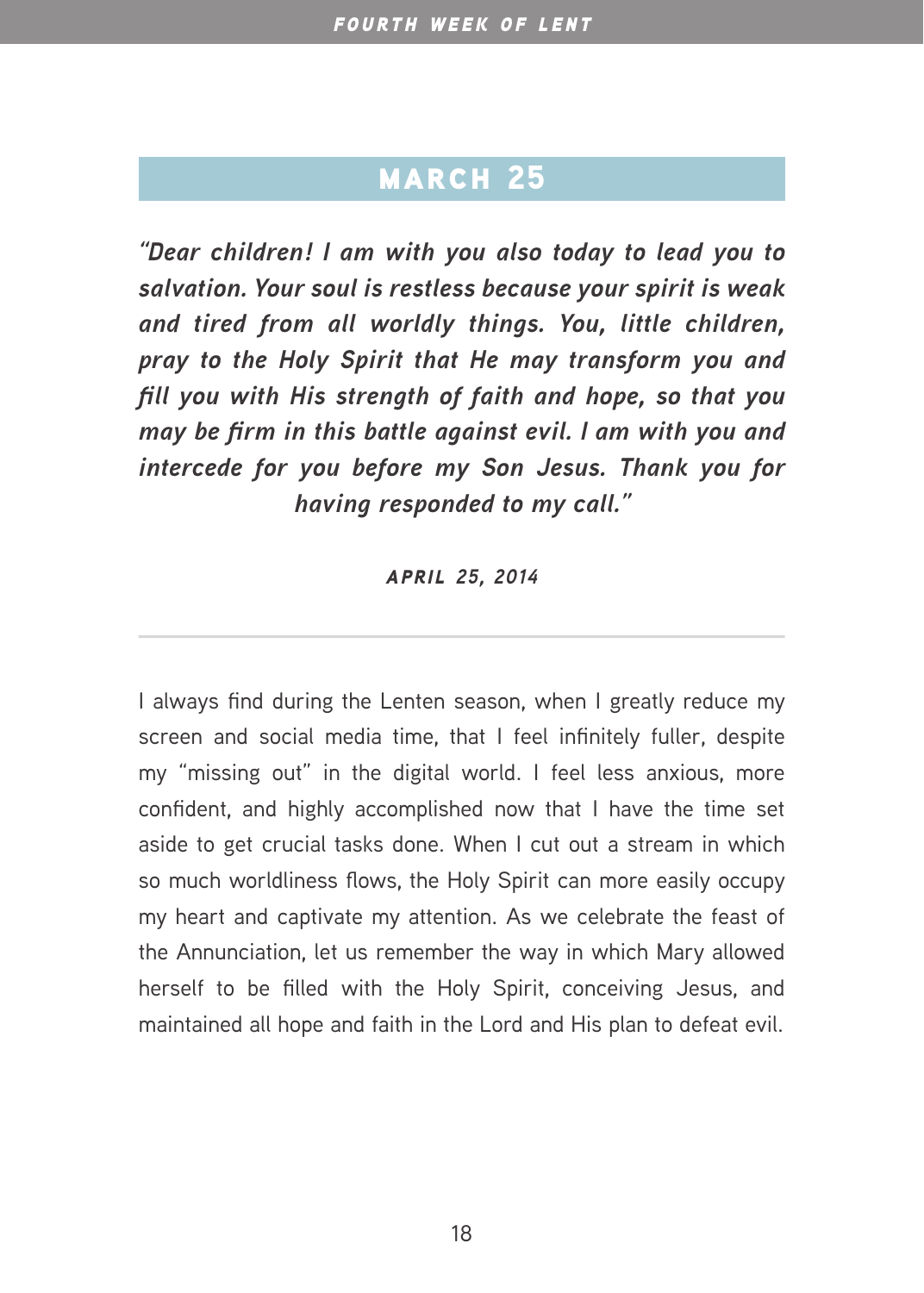*"Dear children! Pray for my intentions, because Satan wants to destroy my plan which I have here and to steal your peace. Therefore, little children, pray, pray, pray that God can act through each of you. May your hearts be open to God's will. I love you and bless you with my motherly blessing. Thank you for having responded to my call."*

*august 25, 2014*

Satan works daily to steal God's children away from Him. But just as the Prodigal Son is welcomed back with a feast, so, too, are we welcomed back lovingly into the arms of God. Through continuous prayer and the building of an authentic relationship with God we can create a bond that we won't desire to break and that Satan won't be strong enough to destroy.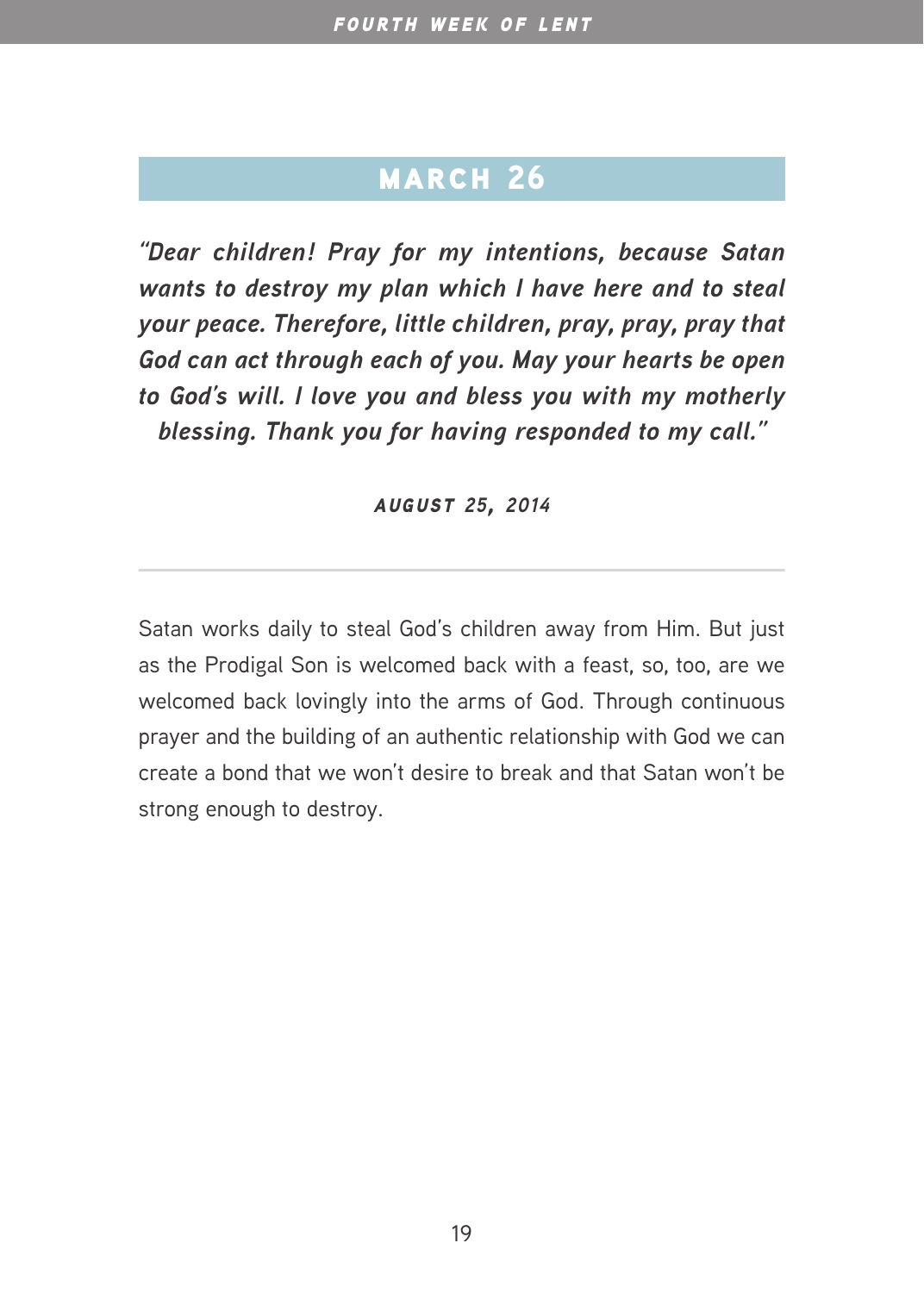*"Dear children! Pray in this time of grace and seek the intercession of all the saints who are already in the light. From day to day may they be an example and encouragement to you on the way of your conversion. Little children, be aware that your life is short and passing. Therefore, yearn for eternity and keep preparing your hearts in prayer. I am with you and intercede before my Son for each of you, especially for those who have consecrated themselves to me and to my Son. Thank you for having responded to my call."*

*october 25, 2014*

We are called to community with one another, to lift each other up, to hold each other accountable, to teach one another to love the Lord. The community far outreaches the living. When we build a devotion to a saint or multiple saints that have gone before us, we can see that reaching heaven and more perfectly loving our Lord is a much more attainable goal. Today, try to find that saint who can accompany you on the journey.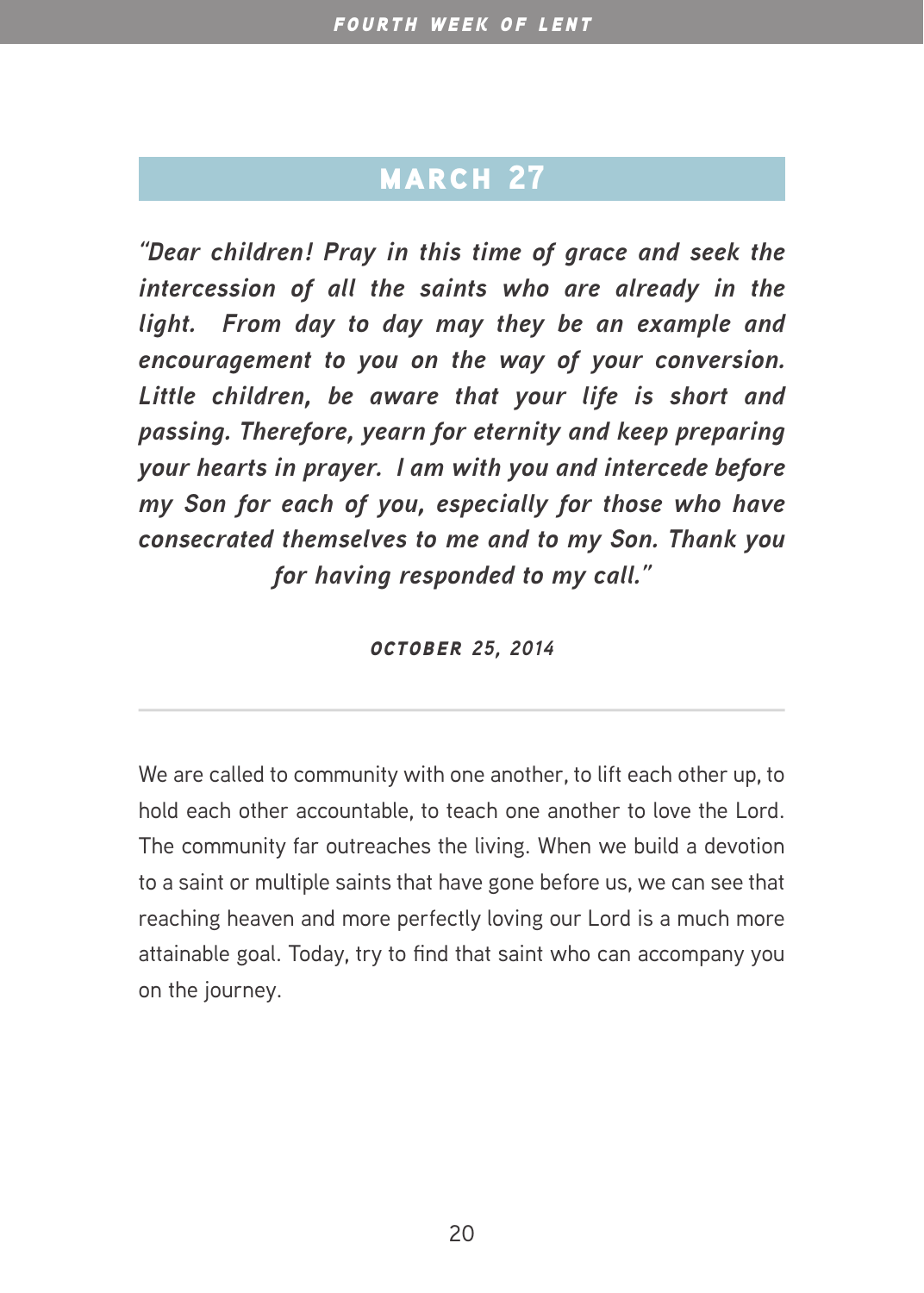*"Dear children! You are not aware of the graces that you are living at this time in which the Most High is giving you signs for you to open and convert. Return to God and to prayer, and may prayer begin to reign in your hearts, families and communities, so that the Holy Spirit may lead and inspire you to every day be more open to God's will and to His plan for each of you. I am with you and with the saints and angels intercede for you. Thank you for having responded to my call."*

*july 25, 2014*

In today's Gospel, Jesus drives a demon out from a man, yet the crowds still ask for a sign. Although the Lord speaks to us in different ways, we don't always have to have a miraculous event happen before our eyes for the Lord to talk to us. Sometimes it's as simple as a movement of the heart, a word heard during prayer, encouragement from those around us, or the loving advice from a priest in the confessional. Do not despair, the Lord is speaking to you, maybe even in ways you never realized.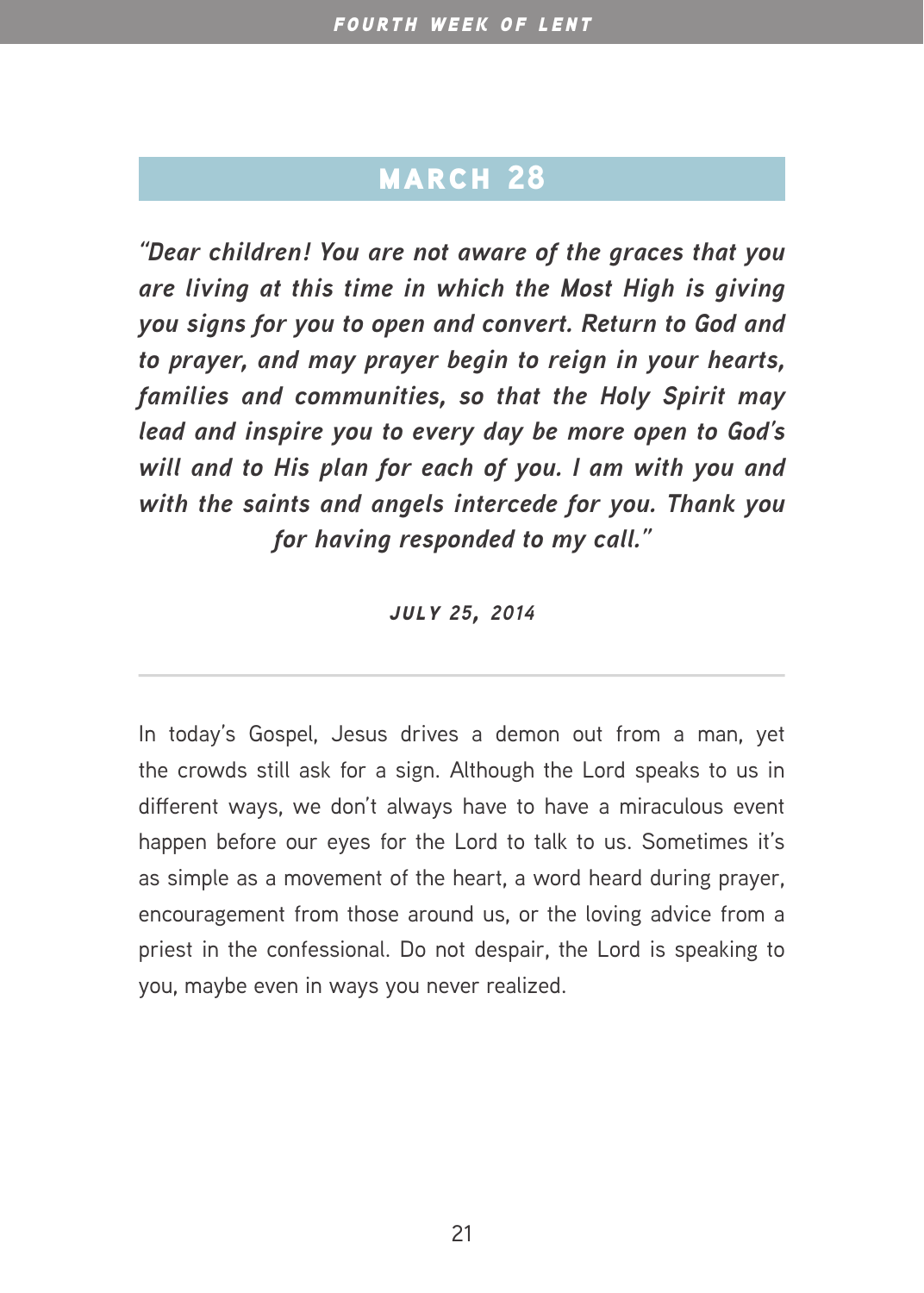## MARCH<sub>29</sub>

*"Dear children! Pray, pray, pray for the radiance of your prayer to have an influence on those whom you meet. Put the Sacred Scripture in a visible place in your families and read it, so that the words of peace may begin to flow in your hearts. I am praying with you and for you, little children, that from day to day you may become still more open to God's will. Thank you for having responded to my call."*

*january 25, 2014*

Reading the Bible daily is one of the 5 Stones of Medjugorje. It is through the very Word of God that He can oftentimes speak most clearly to our hearts. How often do we take the time to dive into the Scriptures? In what ways can improve upon this behavior?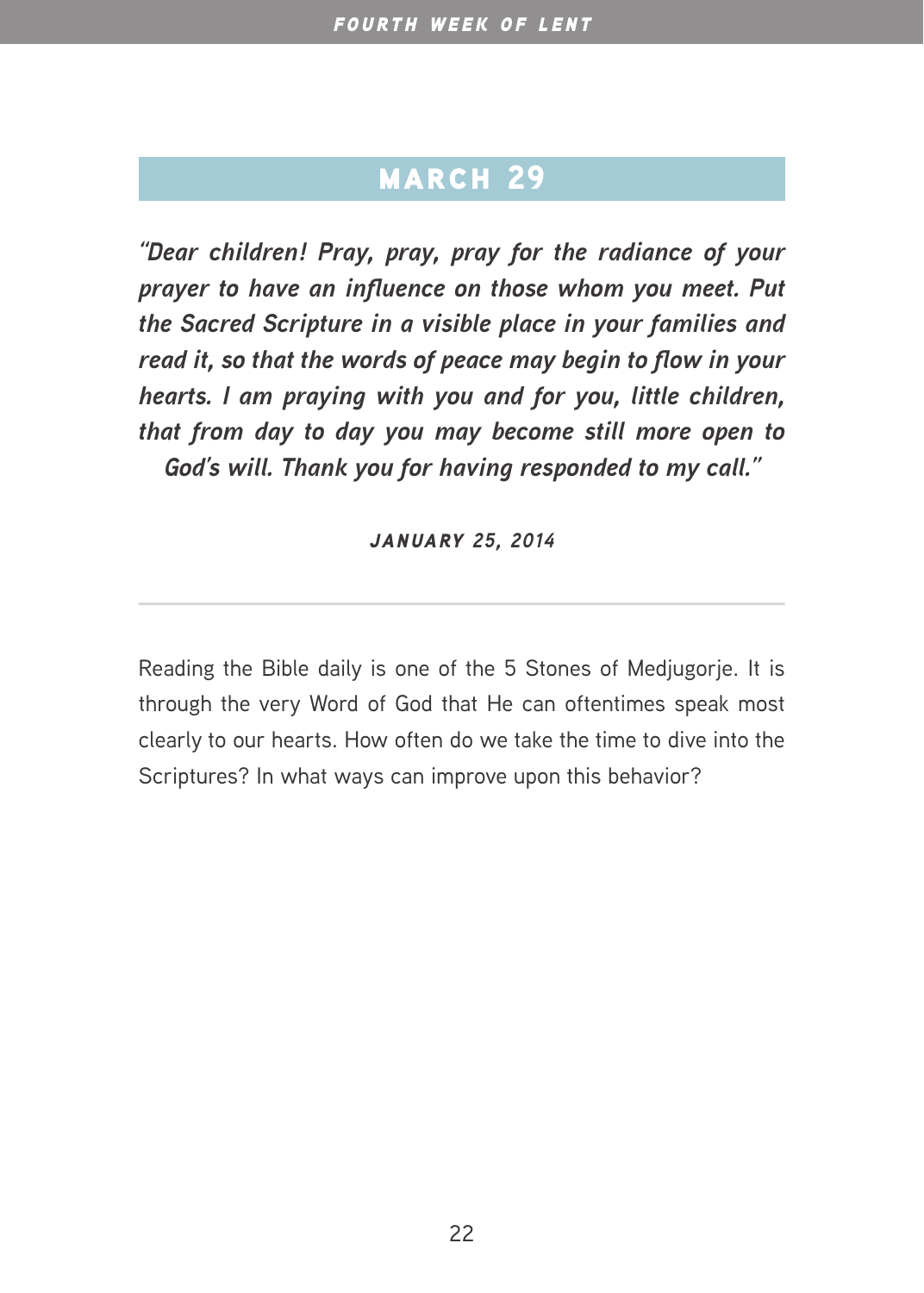*"Dear children! I am calling you anew: begin the battle against sin as in the first days, go to confession and decide for holiness. The love of God will begin to flow through you into the world, peace will begin to rule in your hearts and God's blessing will fill you. I am with you and intercede for all of you before my Son Jesus. Thank you for having responded to my call."*

*march 25, 2014*

Lent is a season all about beginning anew. A time to wash away all impurities and strive for a life that corresponds more closely to the commandments and laws of the Lord. The Sacrament of Penance is a great and necessary way to more fully accomplish that. When was the last time you were in the confessional?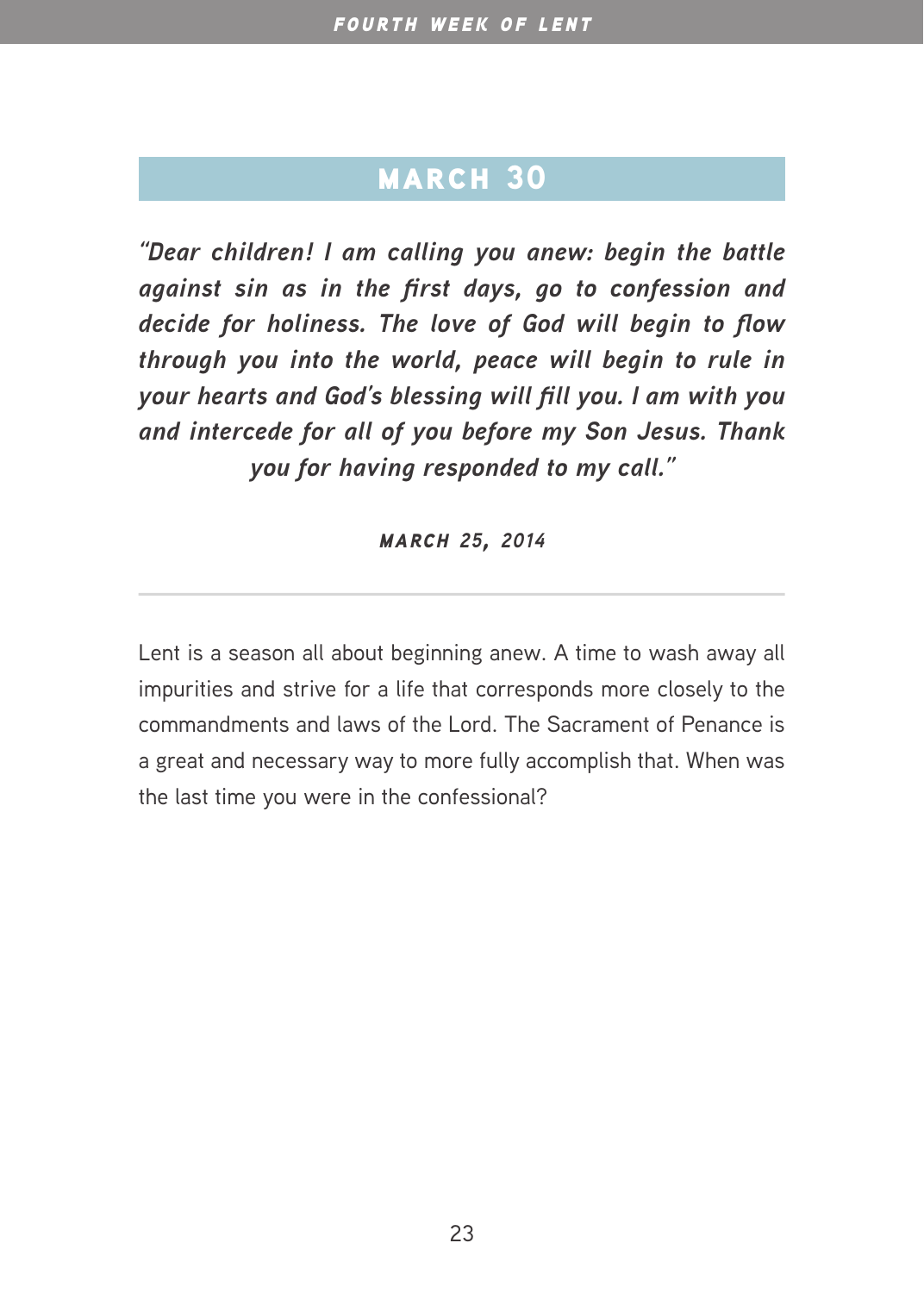*"Dear children! Pray and be aware that without God you are dust. Therefore, turn your thoughts and heart to God and to prayer. Trust in His love. In God's spirit, little children, you are all called to be witnesses. You are precious and I call you, little children, to holiness, to eternal life. Therefore, be aware that this life is passing. I love you and call you to a new life of conversion. Thank you for having responded to my call."*

*may 25, 2014*

The things of this world can seem enticing, can seem worth sacrifice, can seem worth the work. But at the end of the day, the things of this world are nothing, just as we are without God. Our Lady calls us to fill ourselves up with more, to embrace the eternity that we were created for. Today, let us focus more intently on the things of God, on the will of God, and the opportunities that He places in our daily lives to be witnesses to Him in this world.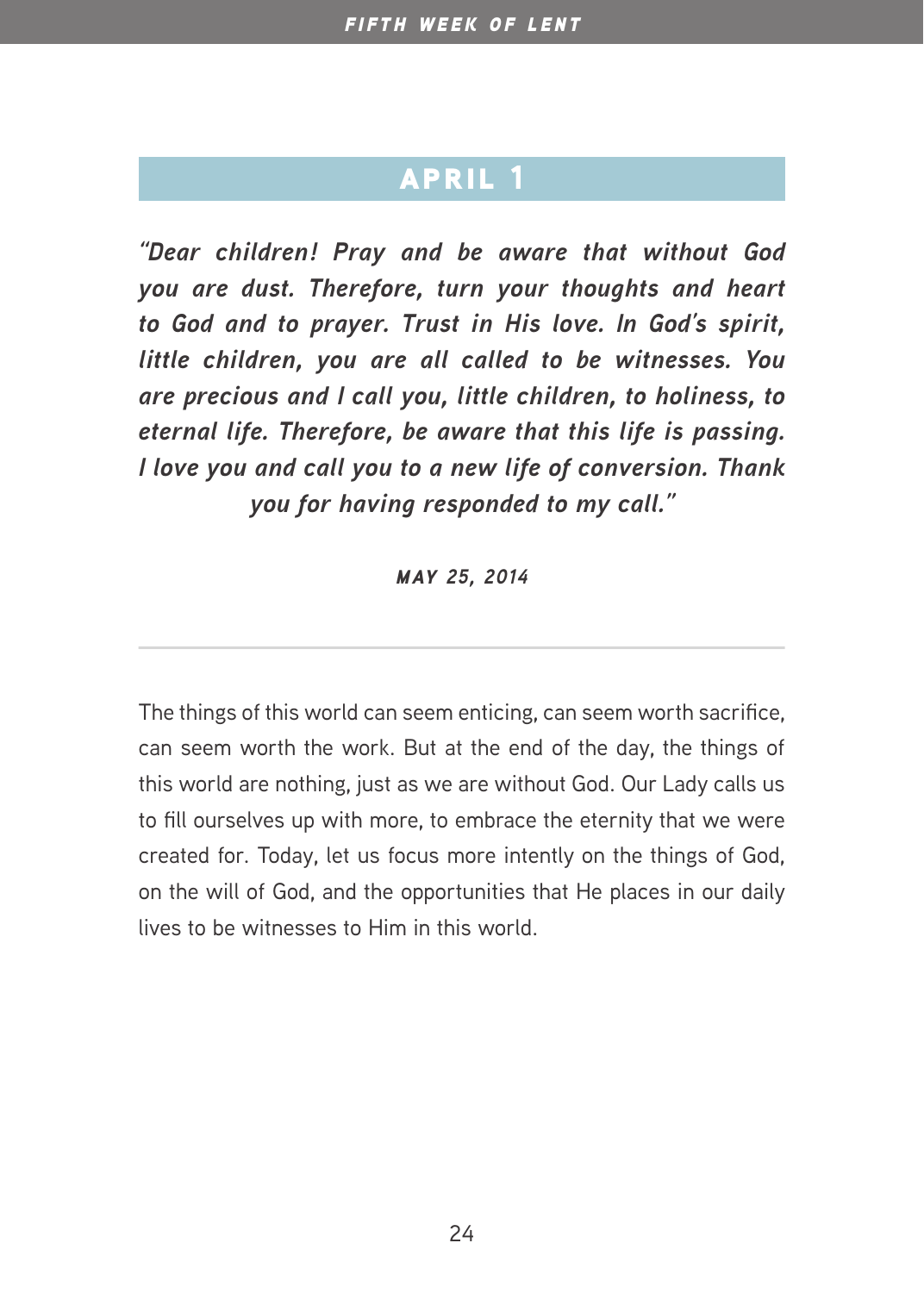*"Dear children! In a special way, today I am calling you to prayer. Pray, little children, so that you may comprehend who you are and where you need to go. Be carriers of the good news and be people of hope. Be love for all those who are without love. Little children, you will be everything and will achieve everything only if you pray and are open to God's will – to God who desires to lead you towards eternal life. I am with you and intercede for you from day to day before my Son Jesus. Thank you for having responded to my call."*

*november 25, 2014*

In today's Gospel, we read about the crippled man who sits by the pool. He's alone, he's neglected, he has no one to help him to the water. Jesus sees him sitting there, goes to him, and tells him to rise. The cured man must have been filled with so much joy, to have gained back his mobility. How often do we see spiritually neglected and wounded people in our day to day life? Do we pass by them, without lending an ear or a hand? How much "curing" could we bring about, if only we shared the joy of the Lord with others? How many people would be able to walk again?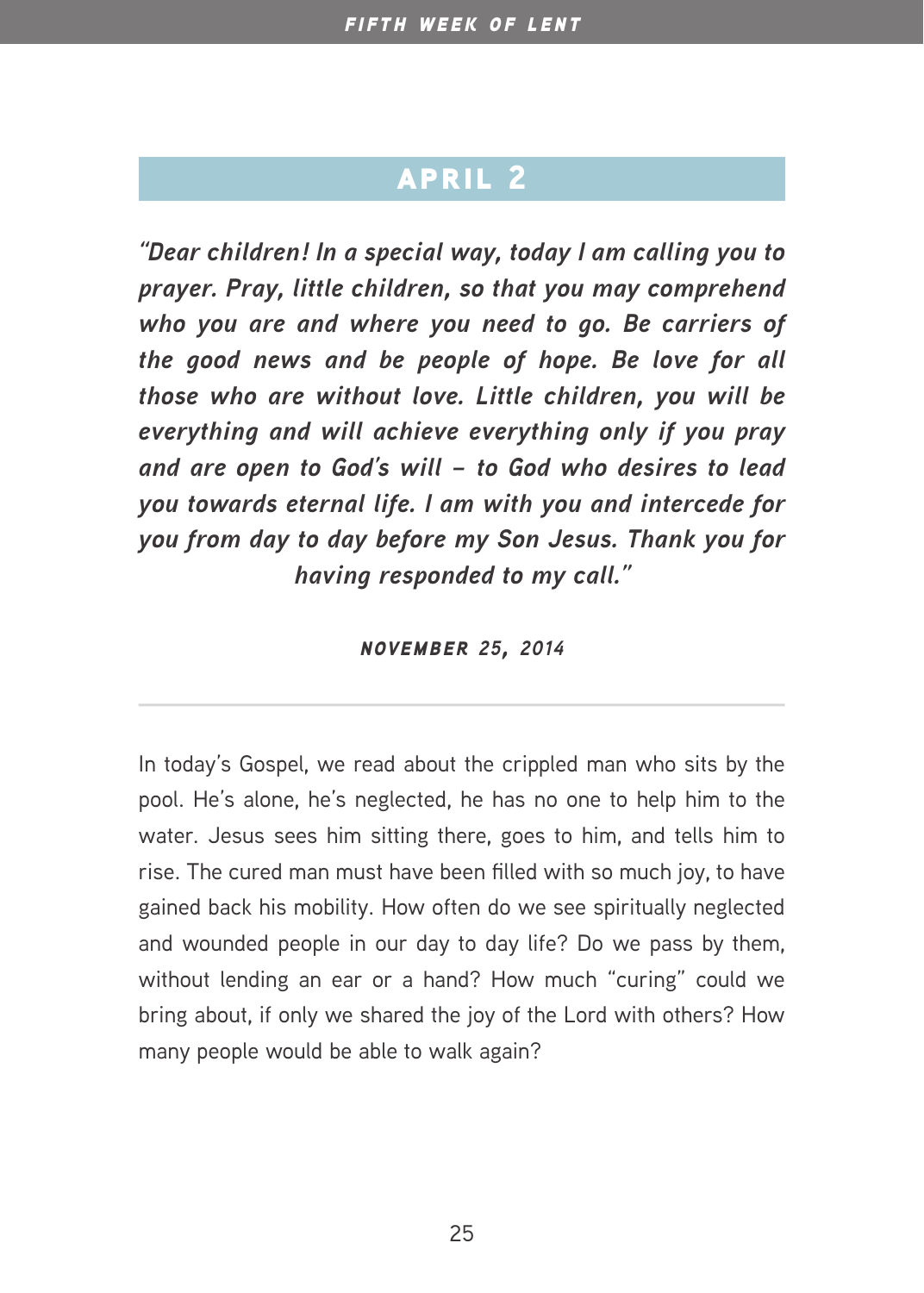*"Dear children! The Most High is giving me the grace that I can still be with you and to lead you in prayer towards the way of peace. Your heart and soul thirst for peace and love, for God and His joy. Therefore, little children, pray, pray, pray and in prayer you will discover the wisdom of living. I bless you all and intercede for each of you before my Son Jesus. Thank you for having responded to my call."*

*june 25, 2014*

"The man believed what Jesus said to him and left (John 4:50)." The Lord speaks to us always, but during this season of fasting, it can be a little easier to pick up His words without other things distracting us. God so wishes to grant us His peace and joy, but to obtain, we must above all believe what is said to us and place our trust in a God who fulfils His promises.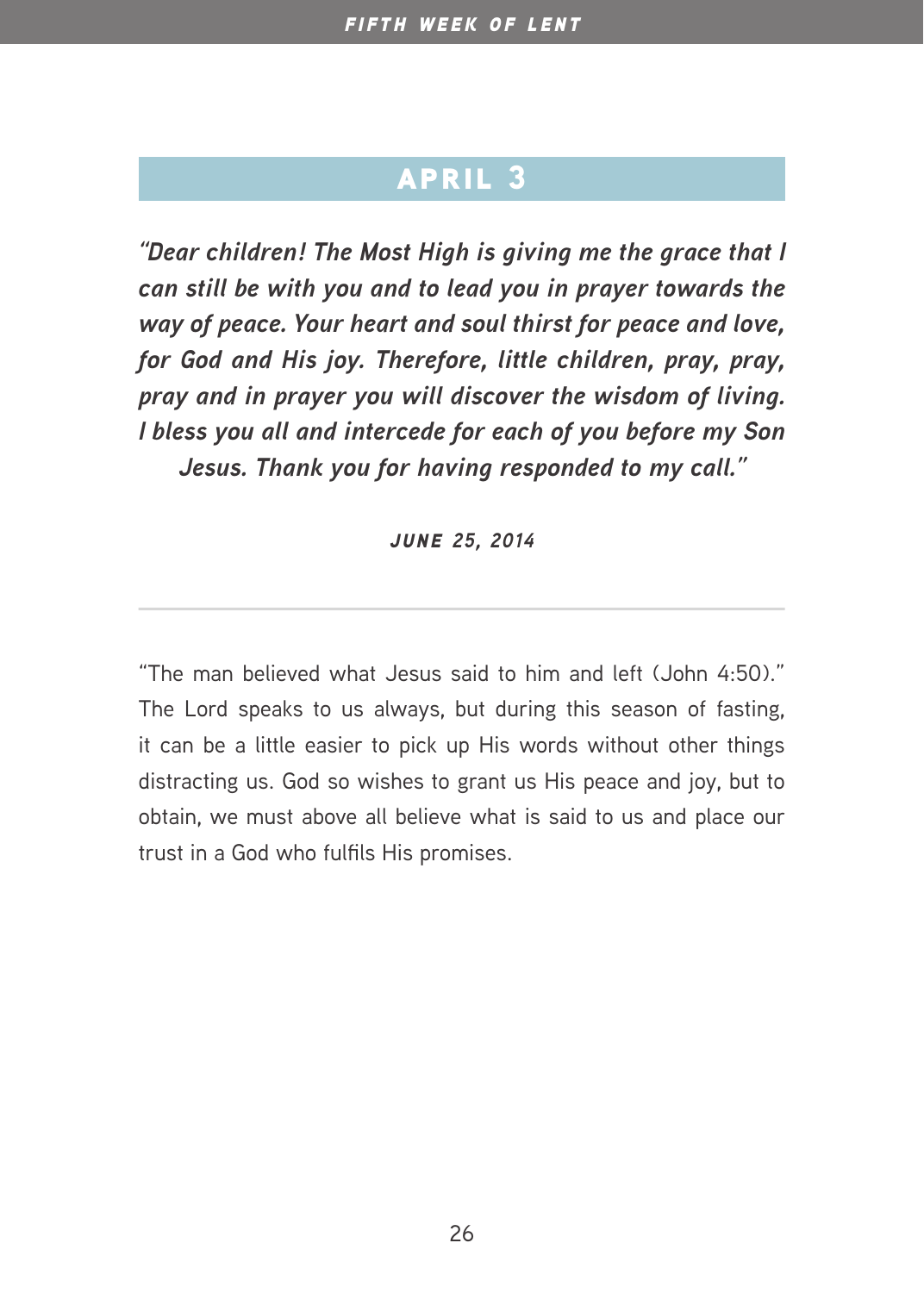*"Dear children! Today, as a mother, I am calling you to conversion. This time is for you, little children, a time of silence and prayer. Therefore, in the warmth of your heart, may a grain of hope and faith grow and you, little children, will from day to day feel the need to pray more. Your life will become orderly and responsible. You will comprehend, little children, that you are passing here on earth and you will feel the need to be closer to God, and with love you will witness the experience of your encounter with God, which you will share with others. I am with you and am praying for you but I cannot without your 'yes'. Thank you for having responded to my call."*

*january 25, 2019*

Is Lent starting to drag on you? Do you feel overwhelmed, or maybe even disappointed that it's not going as well as you planned on it going? Our Lady reminds us today that life can descend into chaos and uncertainty when we neglect to spend time with our Lord. If you need help continuing on this season, consider this: make prayer the first thing you do each day. Through this time with God, you will receive abundant graces to live out each day and continue on with your Lenten promises.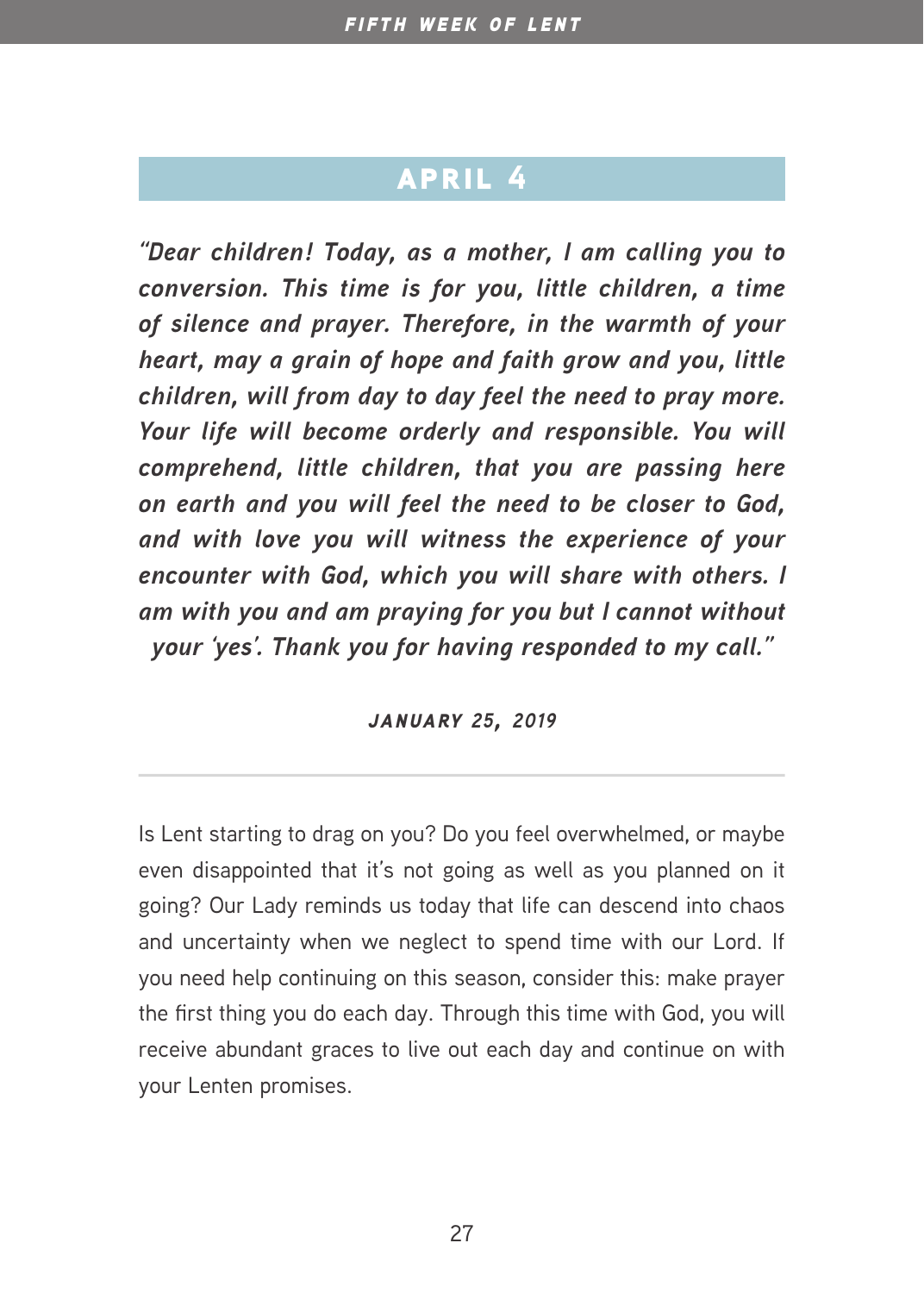*"Dear children! This is the day that the Lord gave me to give Him thanks for each of you, for those who have converted and have accepted my messages and have set out on the way of conversion and holiness. Rejoice, little children, because God is merciful and loves you all with His immeasurable love and leads you to the way of salvation through my coming here. I love you all and give you my Son that He may give you peace. Thank you for having responded to my call."*

*june 25, 2018*

"God so loved the world that he gave his only-begotten Son, so that everyone who believes in him might have eternal life (John 3:16)." Today, delight in the Lord. Know of His love for you, and realize that He sees your effort, that He's proud of your longing to grow closer to Him. Your dedication during this time will bear many fruits in your life.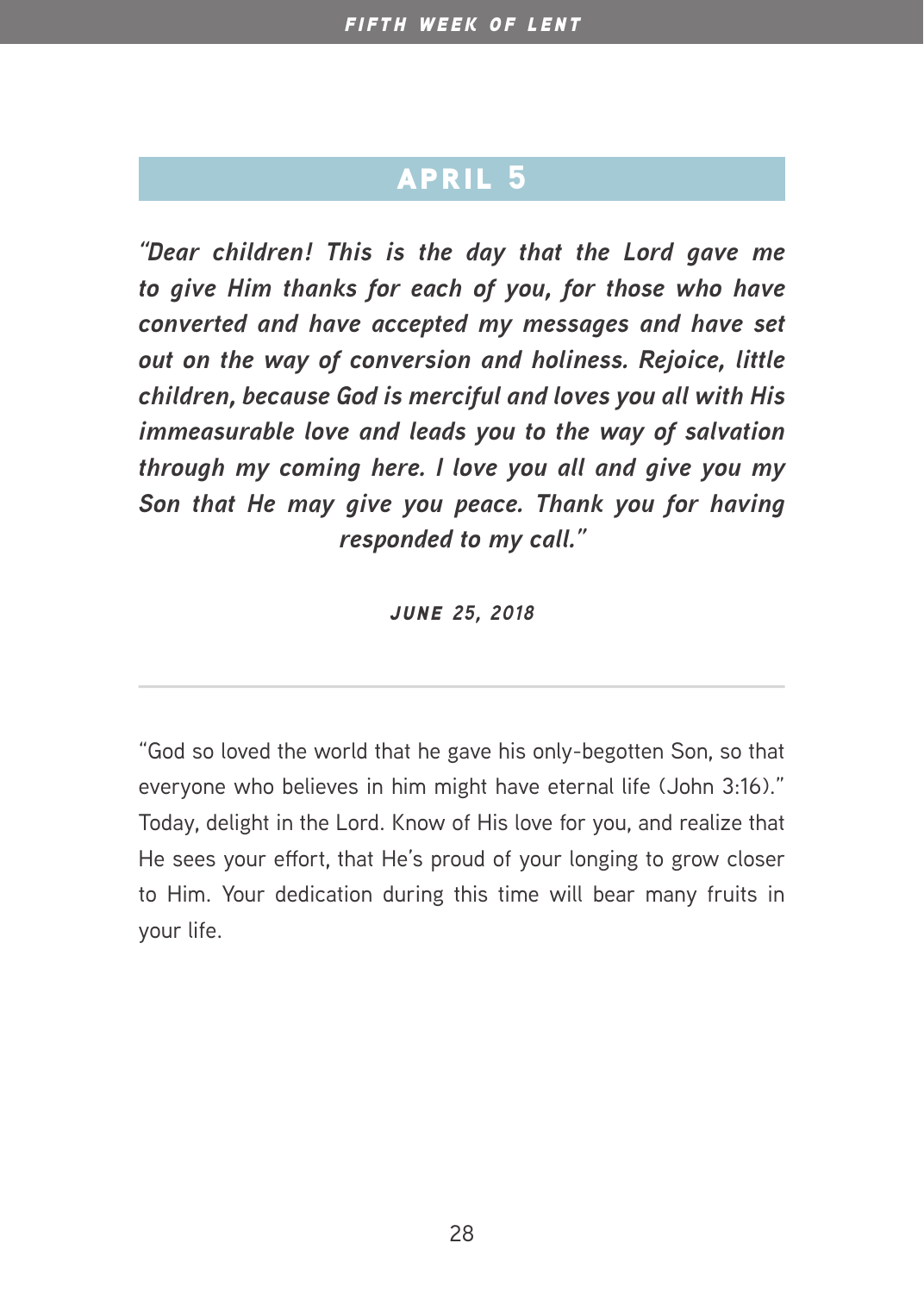*"Dear children! This is a time of grace. Little children, pray more, speak less and permit God to lead you on the way of conversion. I am with you and love you with my motherly love. Thank you for having responded to my call."*

*august 25, 2018*

In the words of St. John of Avila:

"Your life consists in drawing nearer to God. To do this you must endeavor to detach yourself from visible things and remember that in a short time they will be taken from you."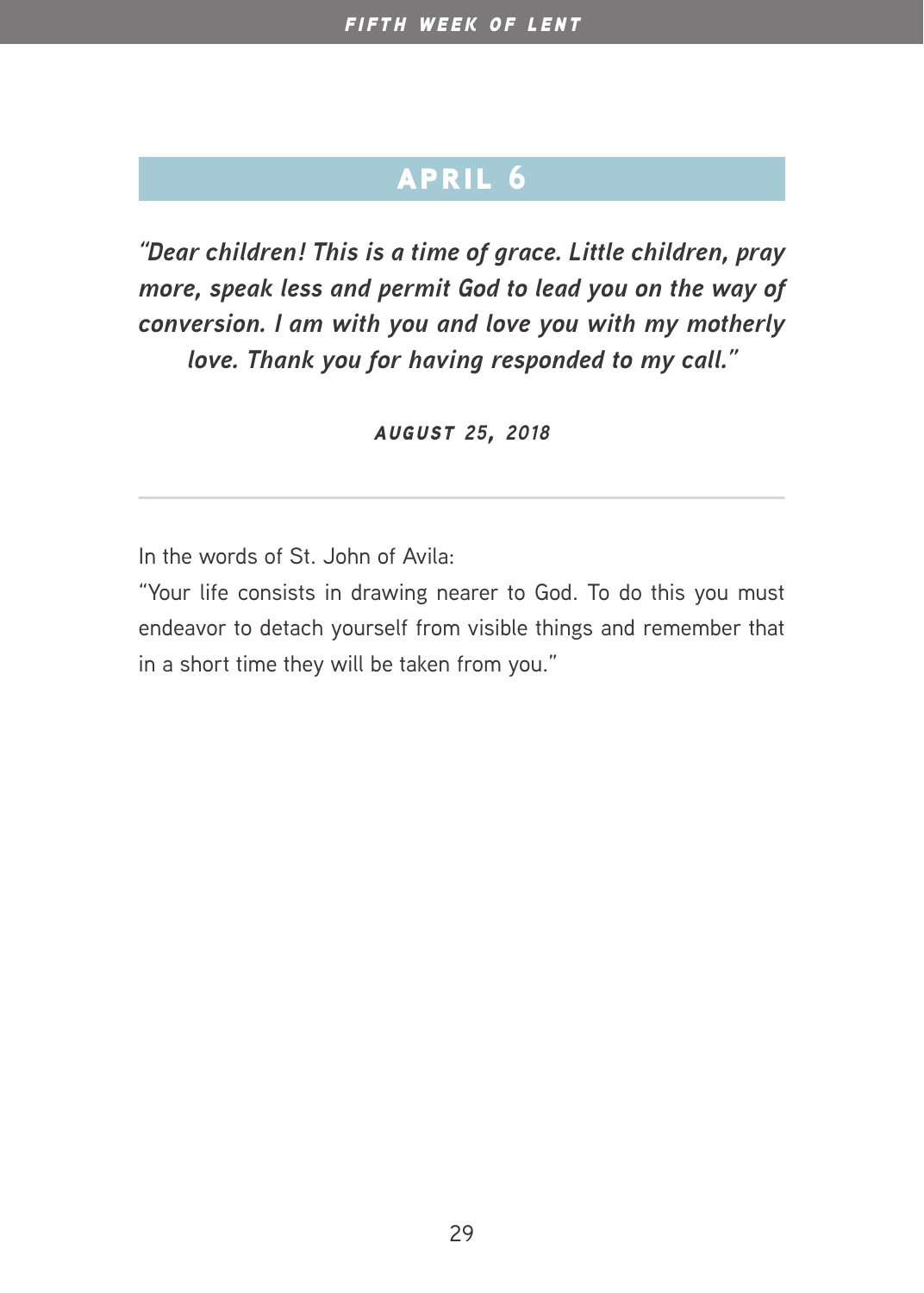*"Dear children! Also nature extends signs of its love to you through the fruits which it gives you. Also, you, by my coming, have received an abundance of gifts and fruits. Little children, how much you have answered to my call, God knows. I am calling you - it is not late - decide for holiness and a life with God, in grace and in peace. God will bless you and give to you a hundred-fold, if you trust in Him. Thank you for having responded to my call."*

#### *september 25, 2018*

"Blessed are they who have kept the word with a generous heart and yield a harvest through perseverance (Luke 8:15)." The more we are open to doing God's will, the more graces are bestowed upon us. The more we are open to receiving those graces, the more we have to give away to others. The Lord never disappoints in his plan for us. Trust Him, and you will receive a hundred-fold.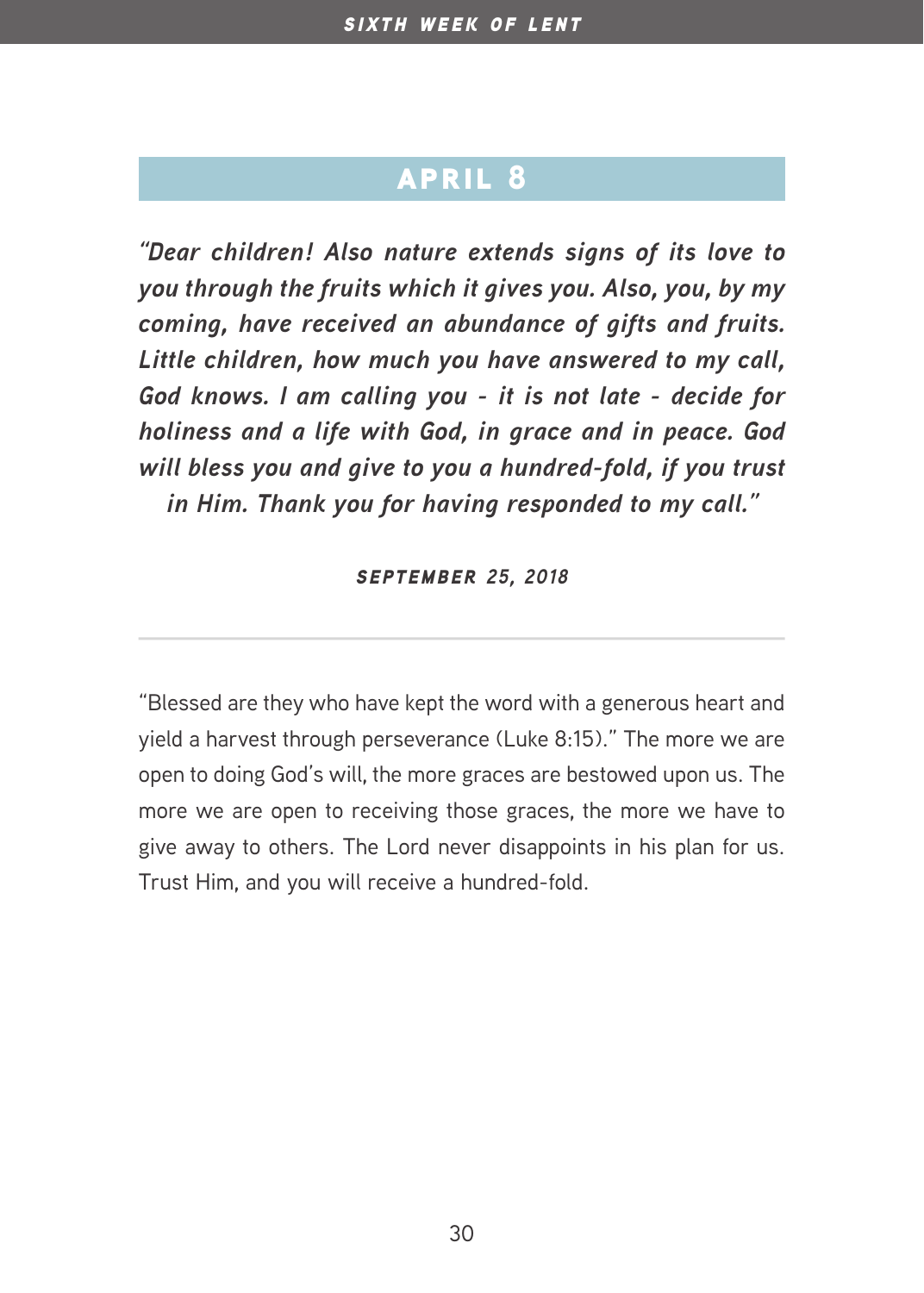*"Dear children! In this time of grace, I call you to prayer. Pray and seek peace, little children. He who came here on earth to give you His peace, regardless of who you are and what you are – He, my Son, your Brother – through me is calling you to conversion, because without God you do not have a future or eternal life. Therefore, believe and pray and live in grace and the expectation of your personal meeting with Him. Thank you for having responded to my call."*

*november 25, 2017*

In Sunday's Gospel, we read about the woman caught committing adultery. The scribes and the Pharisees turn to Jesus and ask him if they should stone the woman. Jesus responds, "Let the one among you who is without sin be the first to throw a stone at her." Jesus claims all of us, no matter what we've done or where we are in life. He desires to meet us where we are, to embrace us, and take us with Him on a journey of ultimate peace and joy. Don't be afraid to meet him.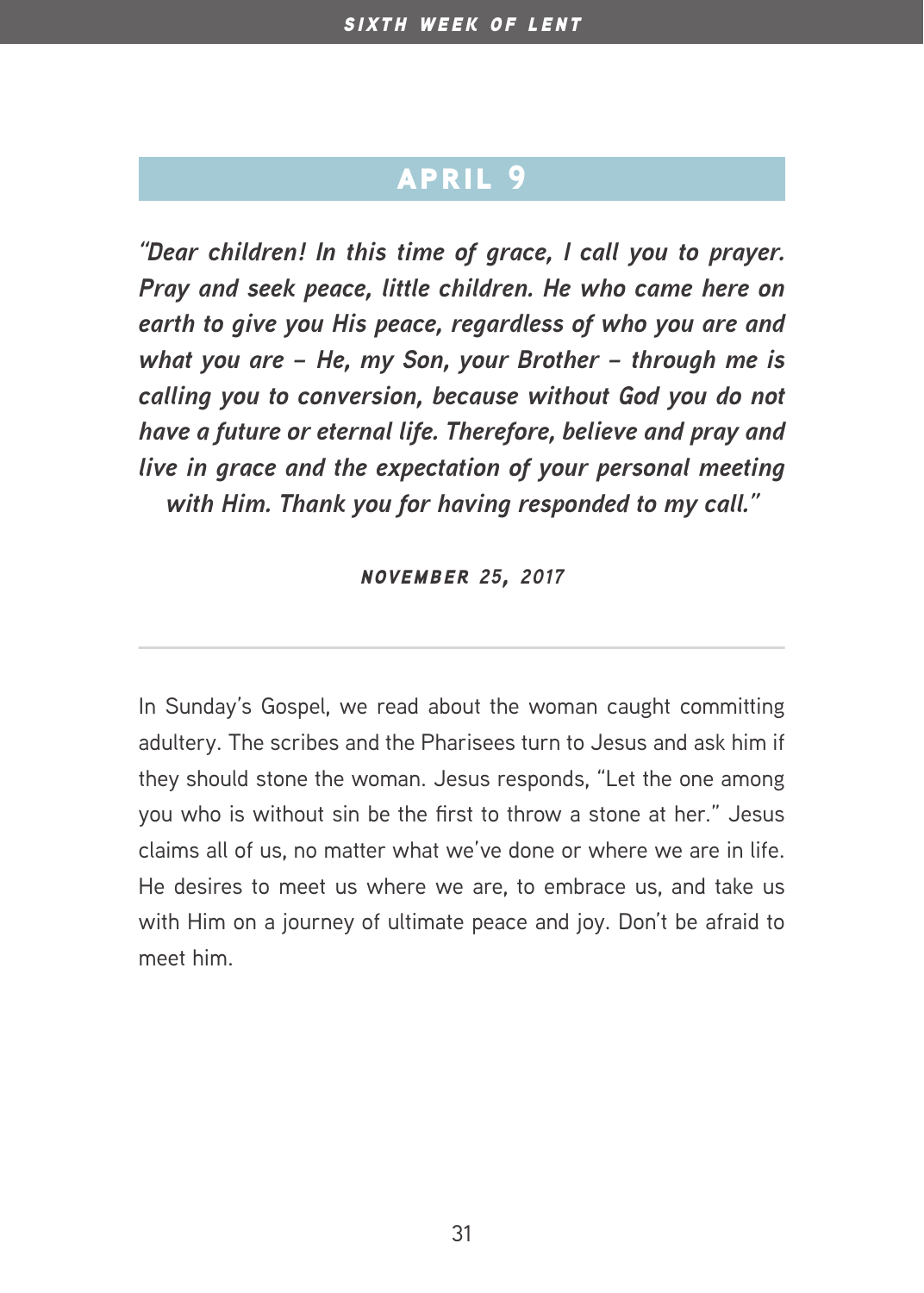*"Dear children! Also today I am calling all of you to prayer. You cannot live without prayer, because prayer is a chain which brings you closer to God. Therefore, little children, in humility of heart return to God and to His commandments so that with all of your heart you are able to say: as it is in Heaven so may it be on earth. You, little children, are free to in freedom decide for God or against Him. See where Satan wants to pull you into sin and slavery. Therefore, little children, return to my heart so that I can lead you to my Son Jesus who is the Way, the Truth and the Life. Thank you for having responded to my call."*

*january 25, 2016*

As much as Satan tries to tempt us away from Truth by offering us lies, so does the Lord wish to anchor us in joy and love with the kind of relationship only prayer can build.

As St. Dominic de Guzman says:

"Arm yourself with prayer rather than a sword; wear humility rather than fine clothes."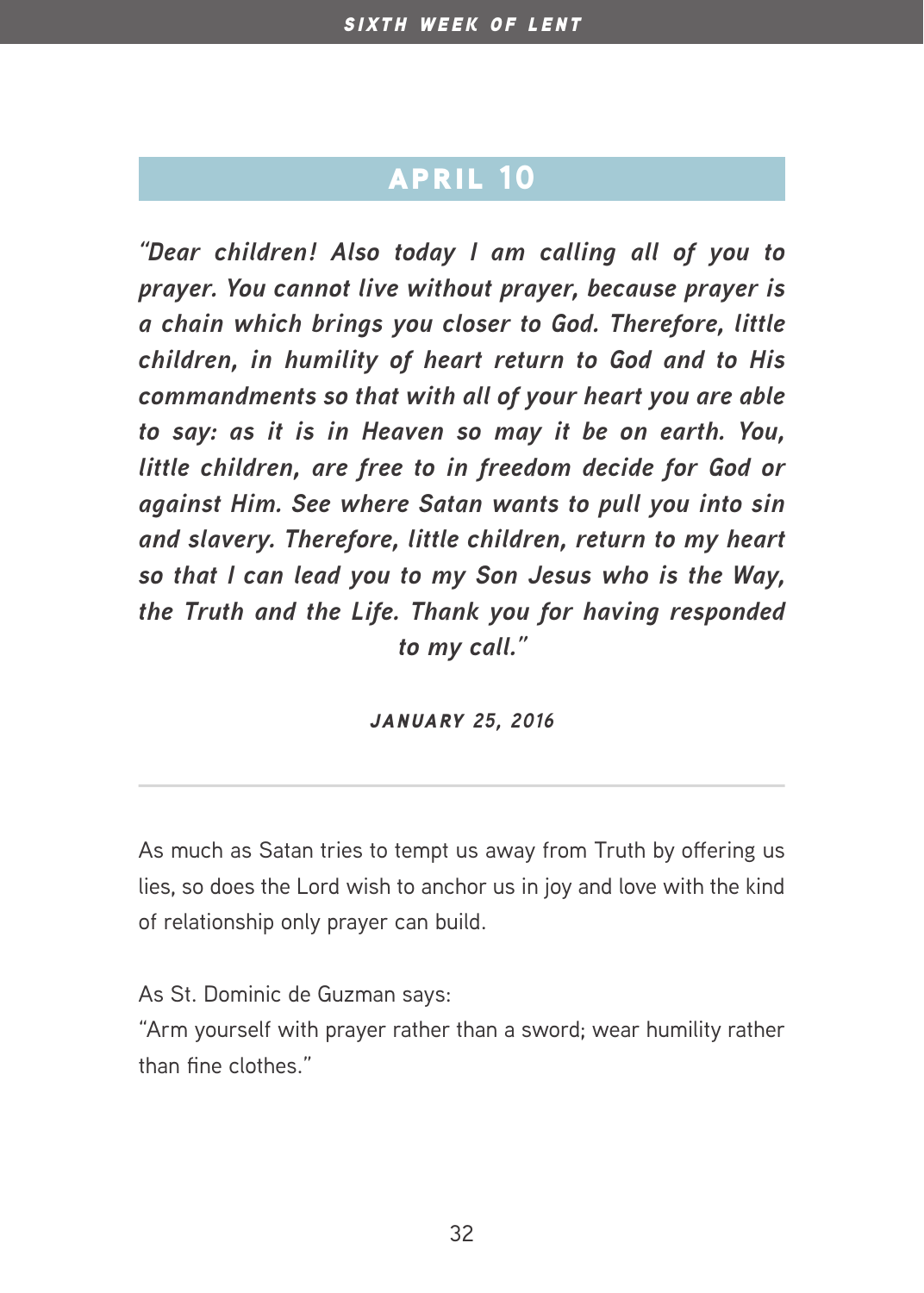*"Dear children! In this time of grace, I am calling all of you to conversion. Little children, you love little and pray even less. You are lost and do not know what your goal is. Take the cross, look at Jesus and follow Him. He gives Himself to you to the death on the cross, because He loves you. Little children, I am calling you: return to prayer with the heart so as to find hope and the meaning of your existence, in prayer. I am with you and am praying for you. Thank you for having responded to my call."*

*february 25, 2017*

Today, make your prayer a reflection of the Crucifixion. Think of the suffering our Lord endured for your sake. Think of the ultimate sacrifice He made so that you may encounter eternal life, love, and joy with Him.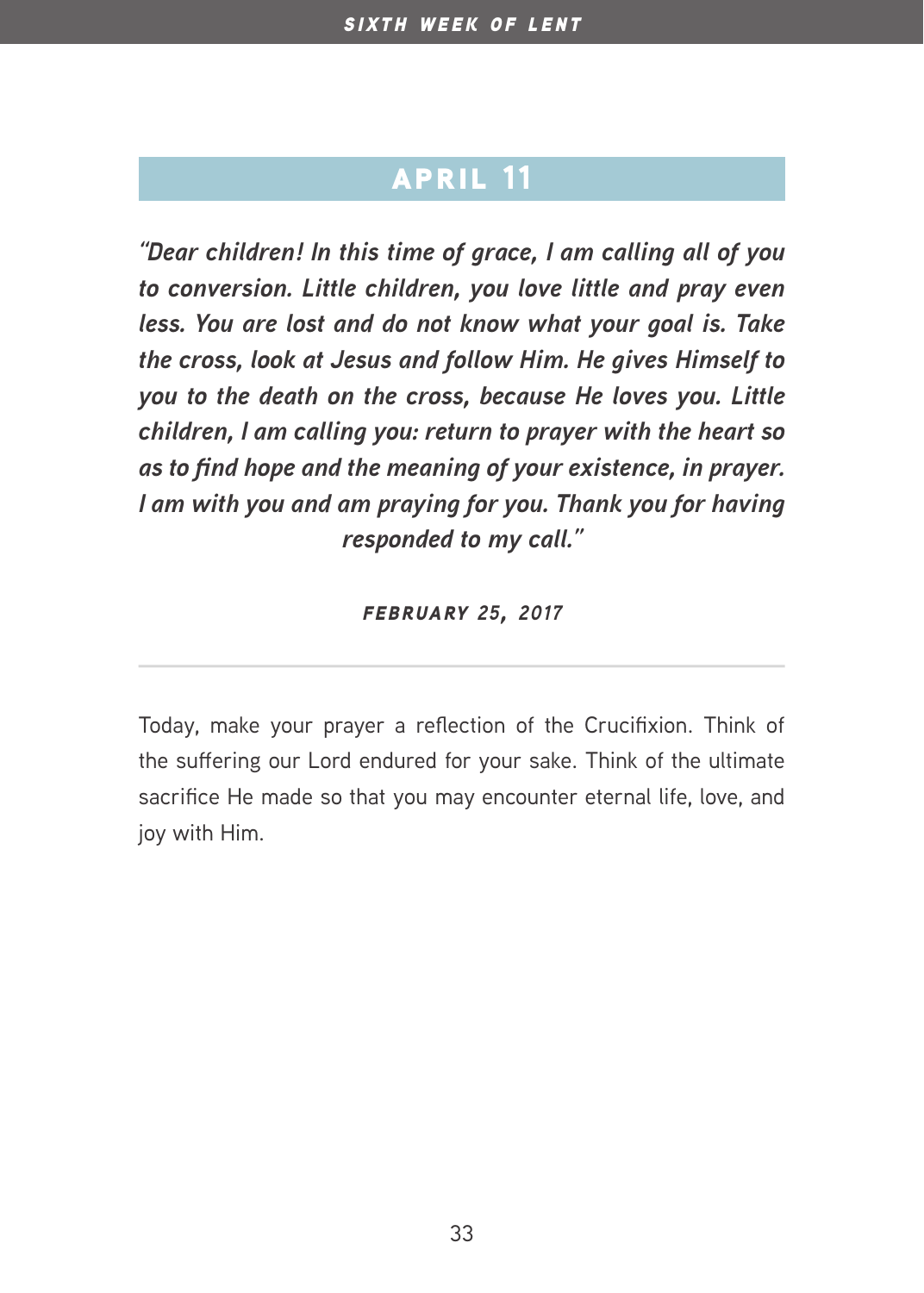*"Dear children! Today I am carrying my love to you. God permitted me to love you and, out of love, to call you to conversion. You, little children, are poor in love and you still have not comprehended that my Son Jesus, out of love, gave His life to save you and to give you eternal life. Therefore pray, little children, pray so that in prayer you may comprehend God's love. Thank you for having responded to my call."*

*march 25, 2016*

Have you ever sat in the gaze of the Lord in Adoration? Ever just sat and stared? Sometimes it's in this absolute simplicity that we can most easily ask the Lord to show us His love and receive it from Him. Take some time today to visit the Lord in Adoration.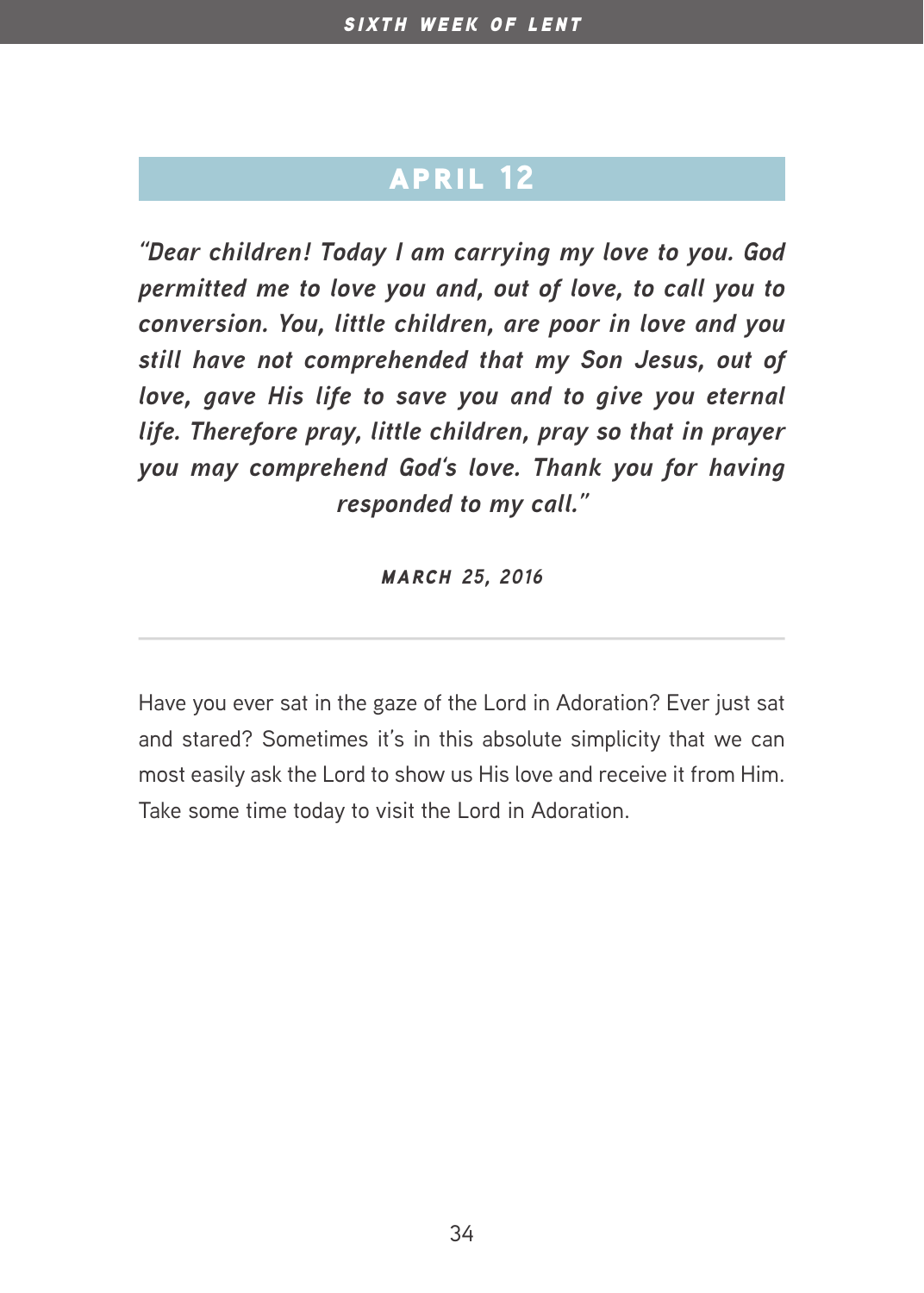*"Dear children! In this time of grace, I am calling all of you to conversion. Little children, you love little and pray even less. You are lost and do not know what your goal is. Take the cross, look at Jesus and follow Him. He gives Himself to you to the death on the cross, because He loves you. Little children, I am calling you: return to prayer with the heart so as to find hope and the meaning of your existence, in prayer. I am with you and am praying for you. Thank you for having responded to my call."*

*may 25, 2018*

When we live life with open hands-hands that are ready to receive all the things God wishes to gift us- we find that we can acquire a greater happiness in life. How much more joy will we receive if only we fully trust the Lord to fill our hands? Take a moment to think of all the things that keep you from fully trusting God. What must you work on to acquire that trust?

In the words of St. Joan of Arc:

"I place trust in God, my creator, in all things; I love Him with all my heart."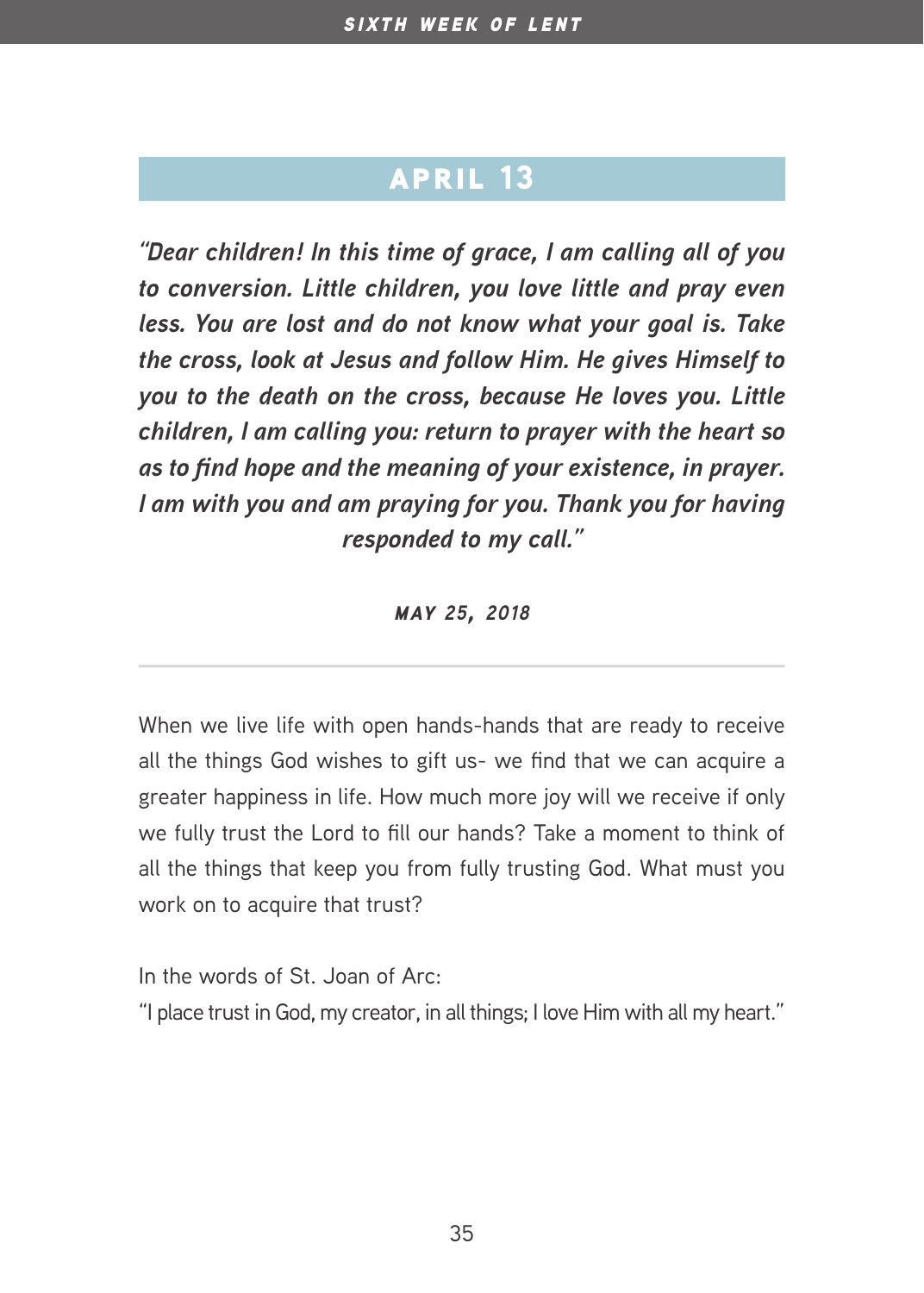*"Dear children! I am calling you to be with me in prayer in this time of grace when darkness is fighting against the light. Pray, little children, confess and begin a new life in grace. Decide for God and He will lead you towards holiness; and the cross will be a sign of victory and hope for you. Be proud that you are baptized and grateful in your heart that you are a part of God's plan. Thank you for having responded to my call."*

*march 25, 2018*

The cross is a beacon of hope for us this Lenten season. As we look at the Passion of Christ, the cross is a scary icon- it represents death, suffering, fear. But as we move closer to Easter, the cross becomes something else- it represents freedom, love, eternal life. Sometimes the way of Christian living seems very much like the cross on Good Friday. But once we accept it and strive to get closer to it, we realize that it really stands for the resurrected cross of Easter, the one full of hope and joy.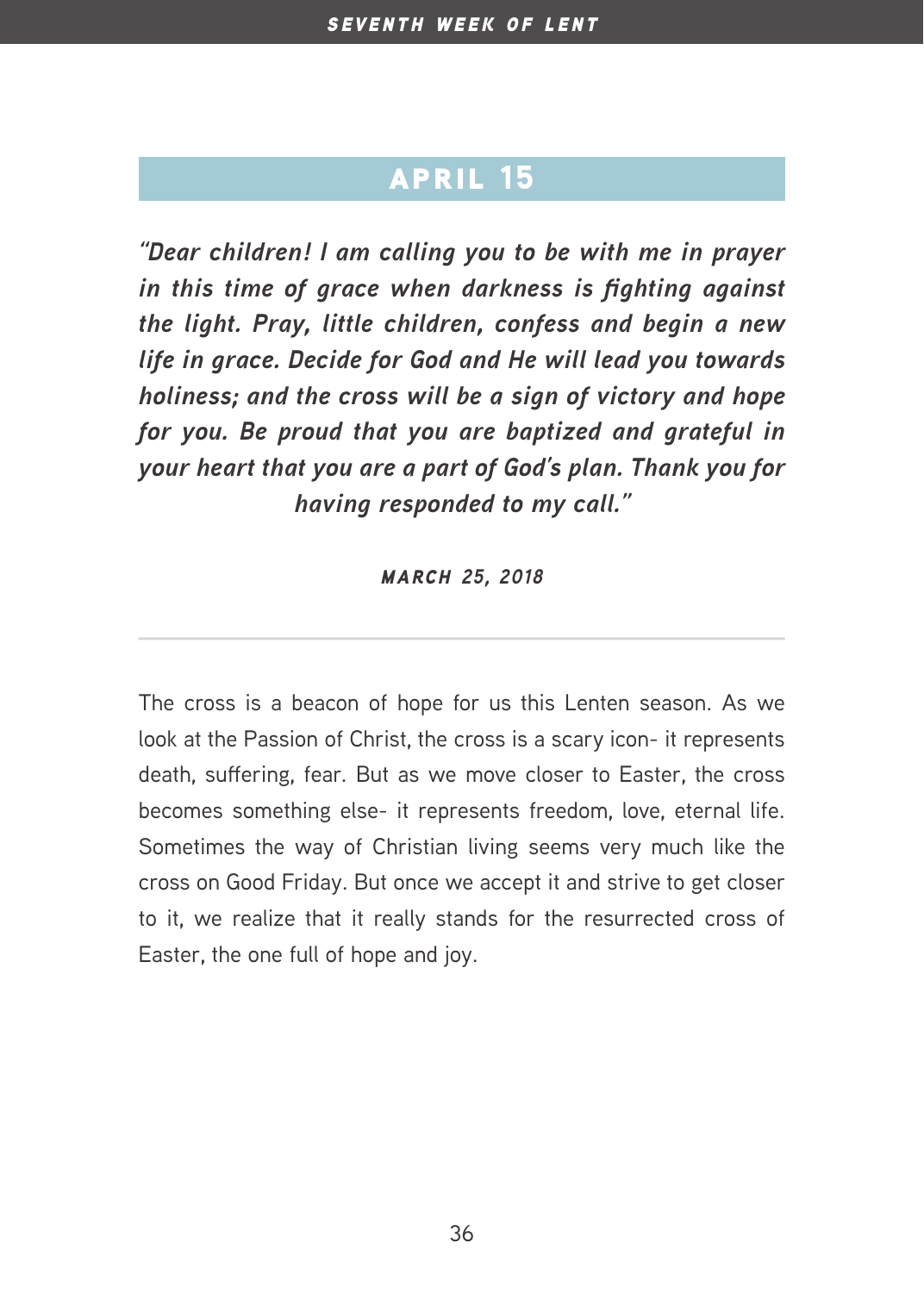*"Dear children! In this time of grace, I am calling all of you to open your hearts to God's mercy, to begin a new life through prayer, penance and a decision for holiness. This time of spring moves you to a new life, to a renewal, in your thoughts and hearts. Therefore, little children, I am with you to help you to say 'yes' to God and to God's commandments with resoluteness. You are not alone; I am with you through the grace which the Most High gives me for you and your descendants. Thank you for having responded to my call."*

*march 25, 2017*

As the end of Lent draws near, Our Lady reminds us of the promises of Christ, that we can be made new in Him if we so choose. Are you able to begin your life anew with the Lord this Easter? What practices of holiness will you continue in your day-to-day life?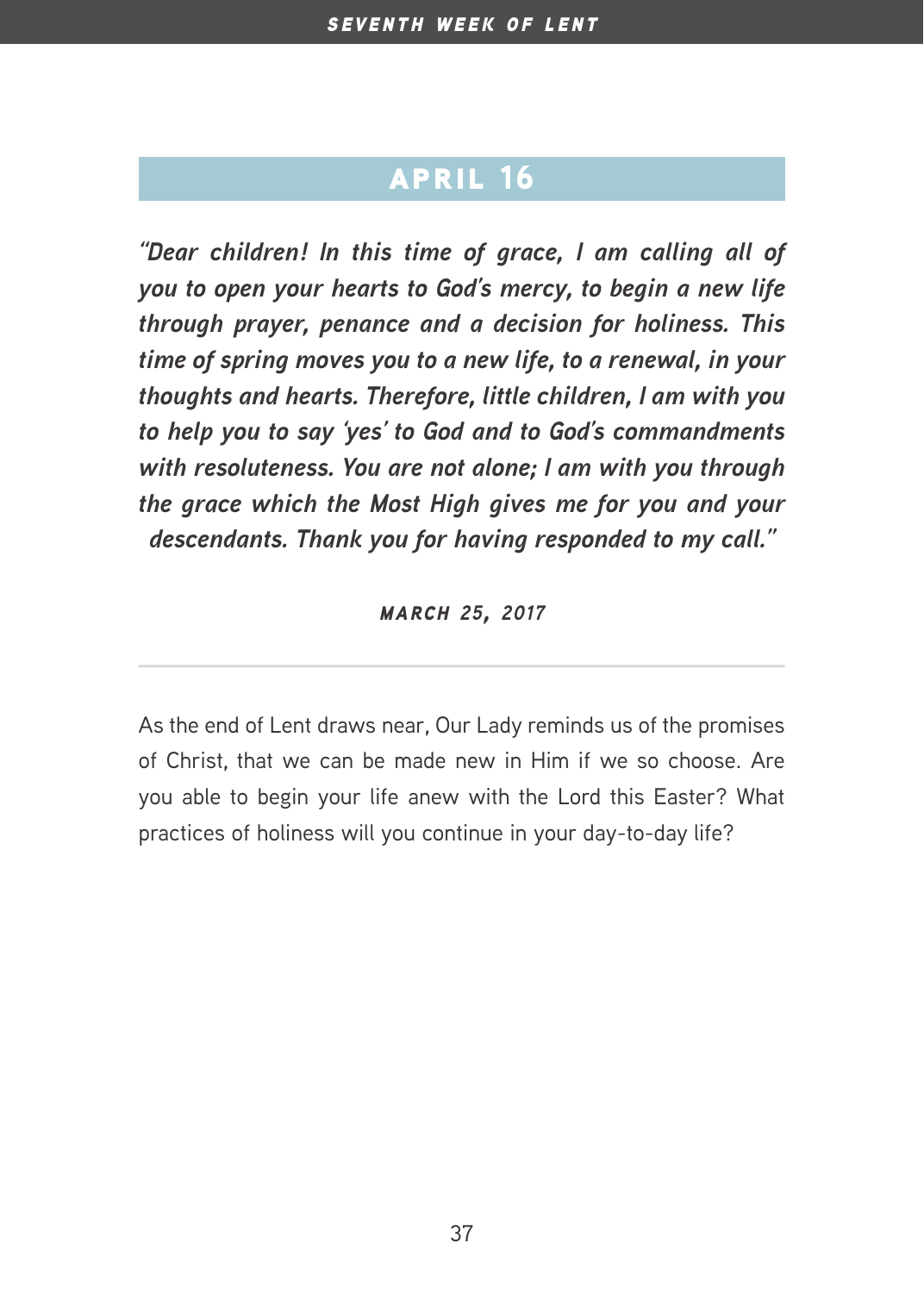*"Dear children! Also today I am praying to the Holy Spirit to fill your hearts with a strong faith. Prayer and faith will fill your heart with love and joy and you will be a sign for those who are far from God. Little children, encourage each other to prayer with the heart, so that prayer may fulfill your life; and each day, you, little children, will be, above all, witnesses of serving God in adoration and of your neighbor in need. I am with you and intercede for all of you. Thank you for having responded to my call."*

#### *september 25, 2015*

Who do you see in your life that isn't filled with the joy of the Lord? Who lacks the faith, the will, the practice? This Lent was spent growing in your own prayer faith, this Easter, use your discipline and practice to bring others back to Christ. Pray for them, reach out to them, be an example of faith to them, that they too may share in the love and joy being offered to them.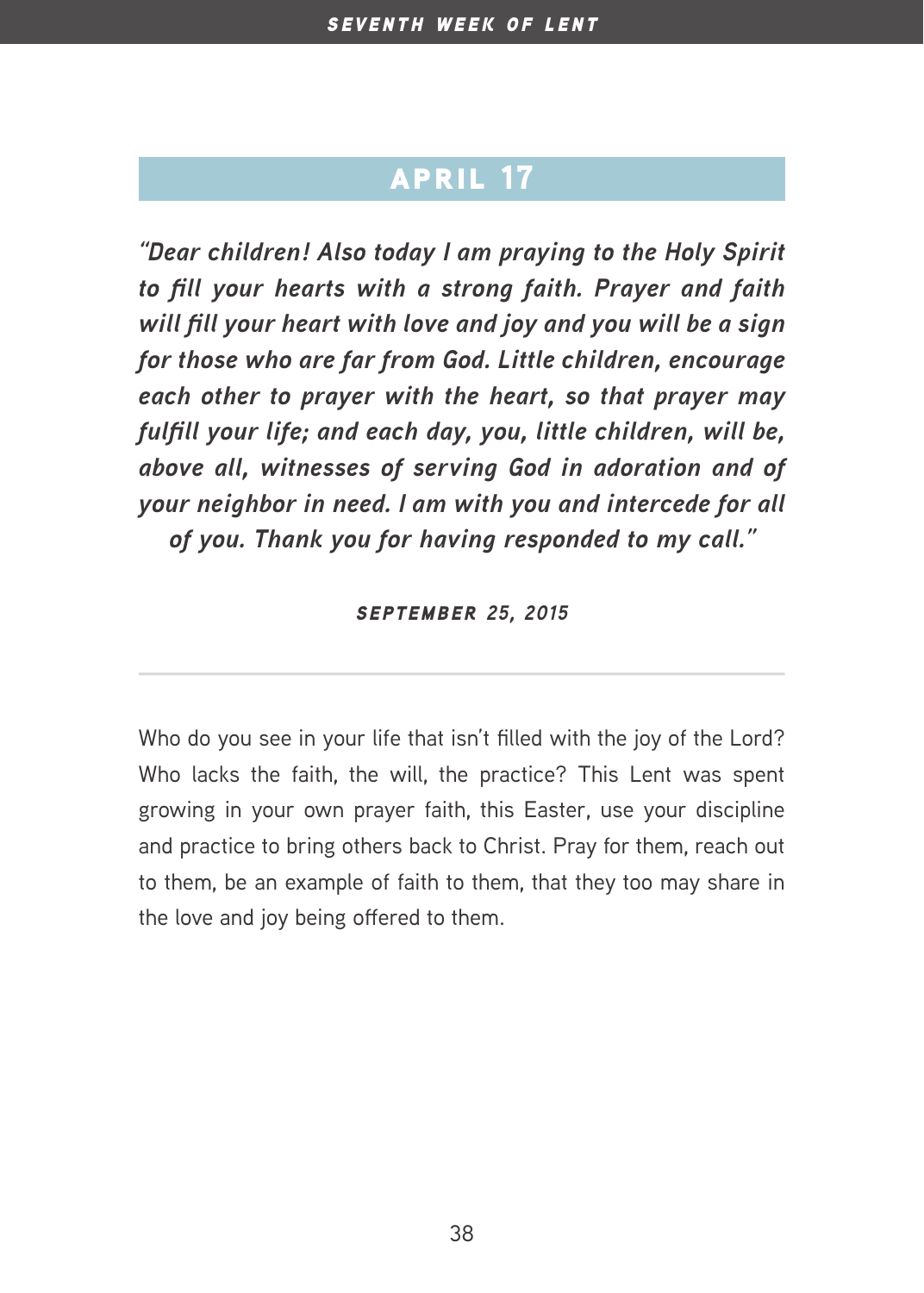*"Dear children! Open your hearts to the grace which God is giving you through me, as a flower that opens to the warm rays of the sun. Be prayer and love for all those who are far from God and His love. I am with you and I intercede for all of you before my Son Jesus, and I love you with immeasurable love. Thank you for having responded to my call."*

#### *april 25, 2014*

Again and again, Our Lady begs us to pray for those who are far from God's love, who haven't yet encountered it or who have strayed away from its embrace. It hurts our Mother to be so far away from the Father and joy that he promises us through relationship with Him. Today let us pray, that we may more closely encounter the Lord's love and be a guiding light for those who have yet to fully encounter it.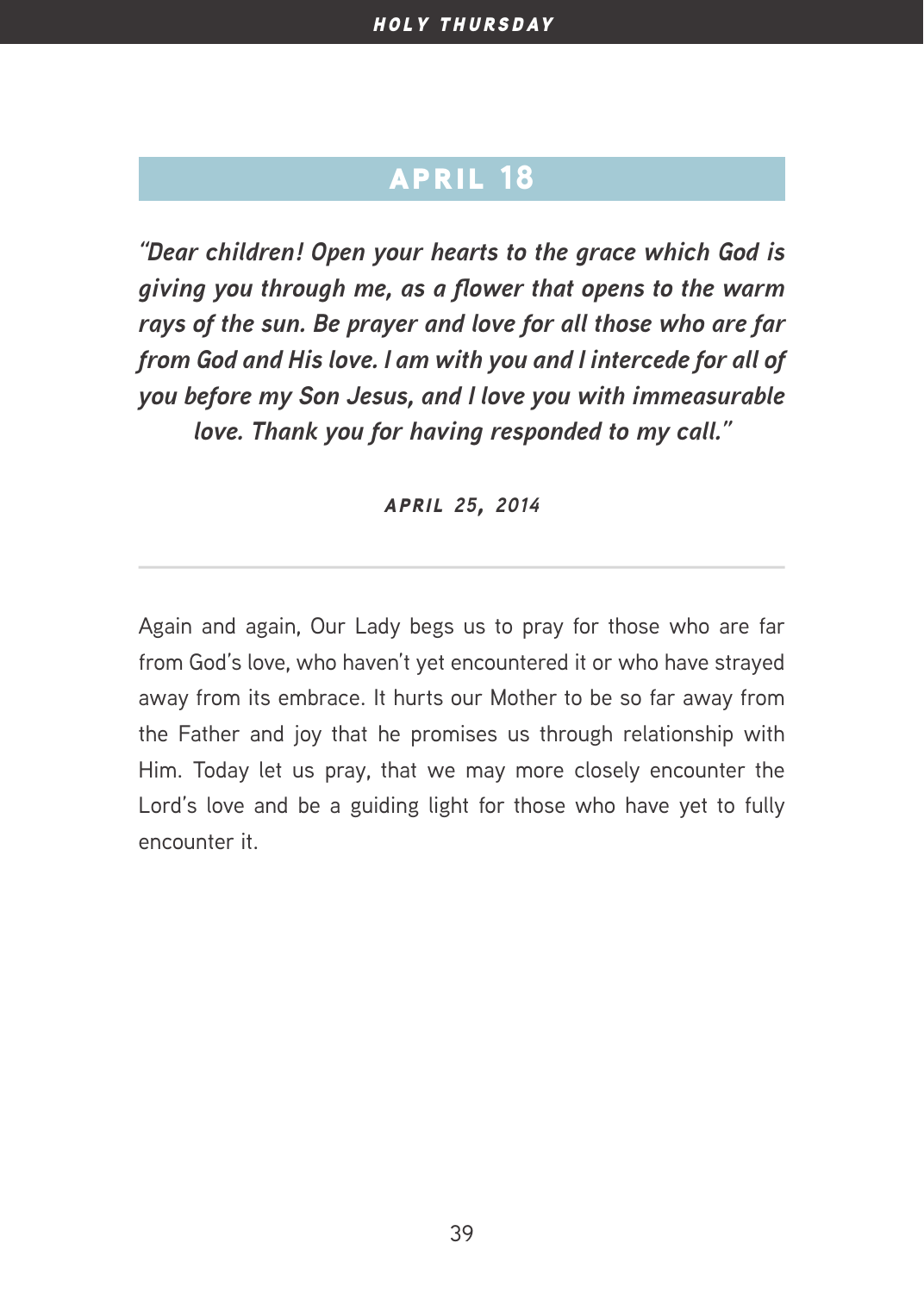*"Dear children! You see, hear and feel that in the hearts of many people there is no God. They do not want Him, because they are far from prayer and do not have peace. You, little children, pray - live God's commandments. You be prayer, you who from the very beginning said `yes` to my call. Witness God and my presence and do not forget, little children: I am with you and I love you. From day to day I present you all to my Son Jesus. Thank you for having responded to my call."*

*february 25, 2014*

Fr. Henri Nouwen says:

"The world tells you many lies about who you are, and you simply have to be realistic enough to remind yourself of this. Every time you feel hurt, offended, or rejected, you have to dare to say to yourself: these feelings, strong as they may be, are not telling me the truth about myself. The truth...is that I am the chosen child of God, precious in God's eyes, called the Beloved from all eternity, and held safe in an everlasting embrace."